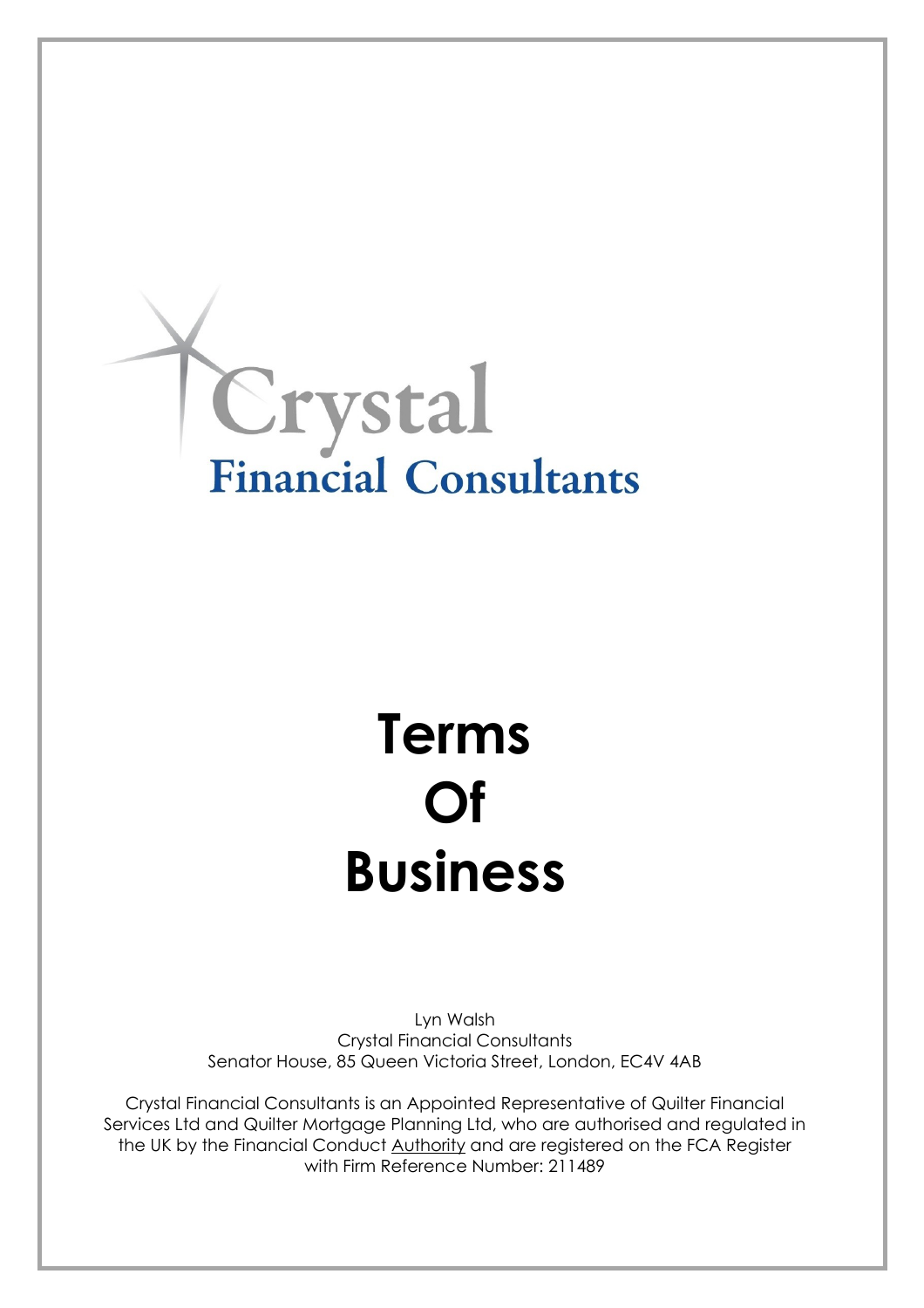This document sets out the terms of business between our firm (as an Appointed Representative) and its clients

• These 'Terms of Business' apply until further notice and must be read in conjunction with the 'Guide to Our Service'. In case of any ambiguity between the documents, this 'Terms of Business' will take precedent

 Either we or you can end these terms at any time, without penalty and this will not affect any outstanding transactions being carried out on your behalf

## **Contents**

<span id="page-1-6"></span><span id="page-1-5"></span><span id="page-1-4"></span><span id="page-1-3"></span><span id="page-1-2"></span><span id="page-1-1"></span><span id="page-1-0"></span> **[CONFIRMATION OF MY ADVICE AREAS](#page-1-0) [CONFIRMATION OF WHOSE PRODUCTS I OFFER](#page-1-6) [WHAT YOU WILL PAY FOR MY SERVICES](#page-1-5) [INVESTMENT FEES – AD HOC / WHERE NO ONGOING SERVICE IN PLACE](#page-6-0) [INVESTMENT FEES - STANDARD](#page-1-4)  [ONGOING SERVICES & FEES](#page-1-3) [ONGOING SERVICES & FEES – MORTGAGE & PROTECTION ONLY](#page-1-2) [OTHER IMPORTANT INFORMATION WE FEEL YOU OUGHT TO KNOW](#page-1-1)**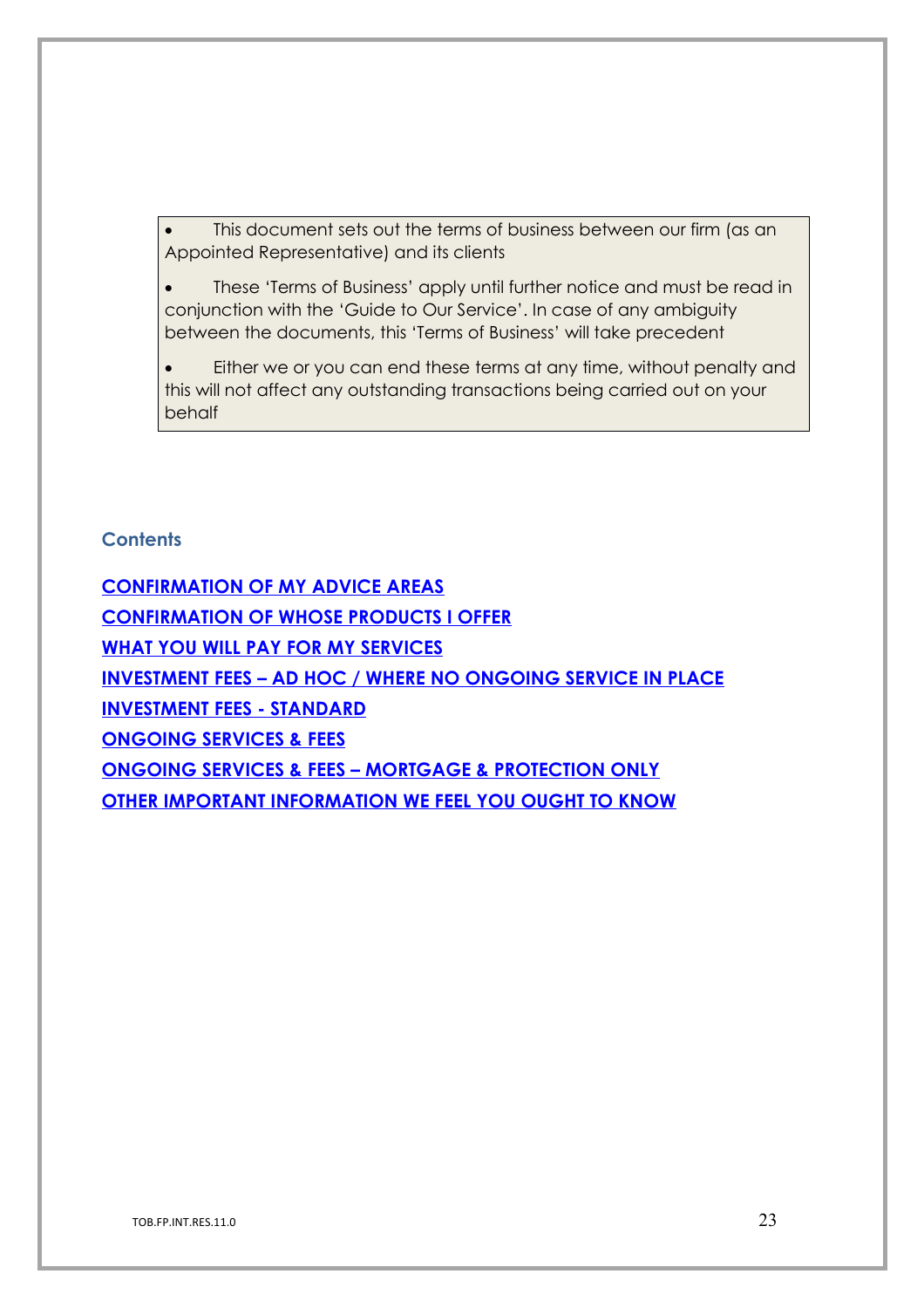TOB.FP.INT.RES.11.0 23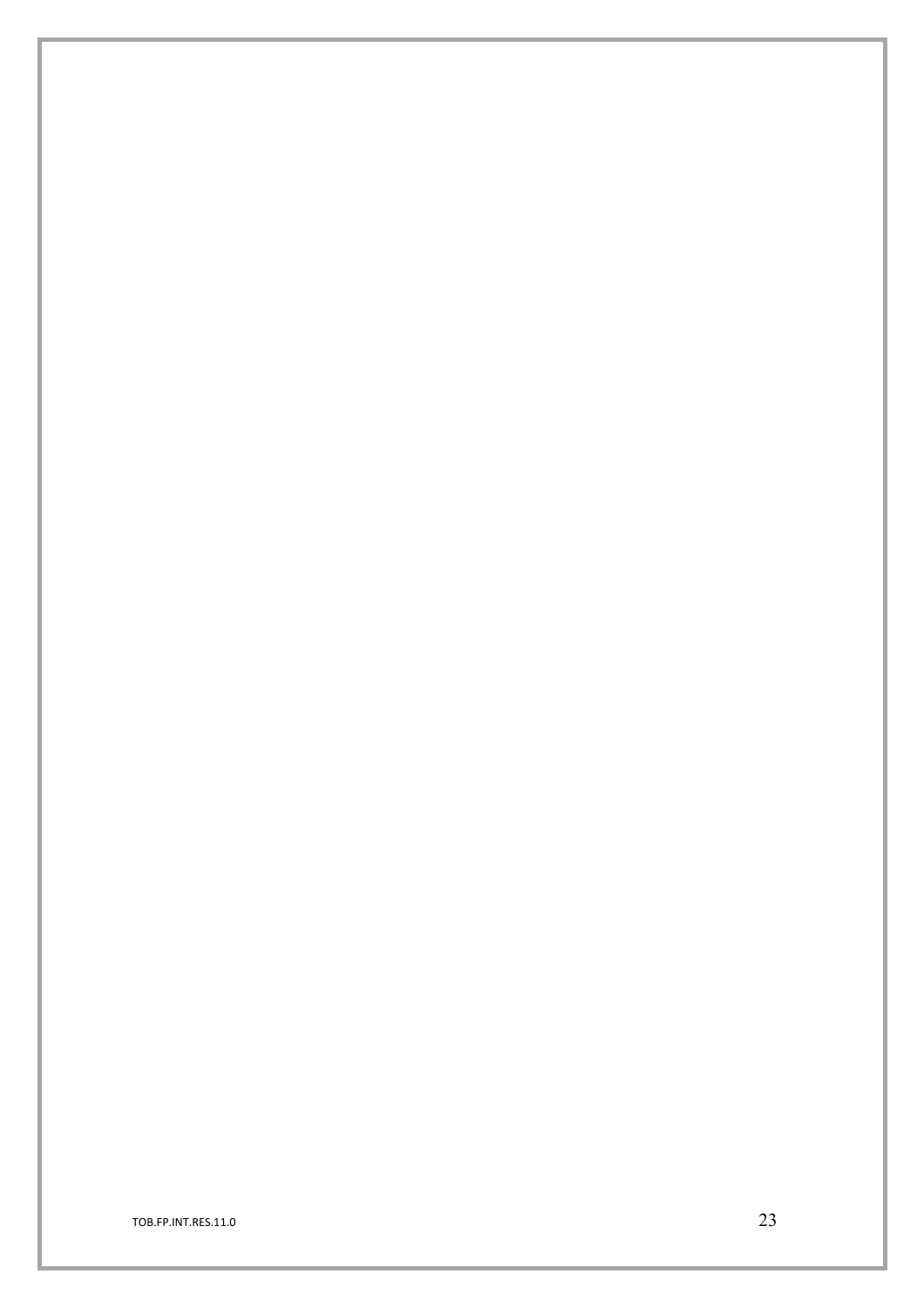# **CONFIRMATION OF MY ADVICE AREAS**

|           | Insurance                                                                                                                                                                                                                                                         |  |  |
|-----------|-------------------------------------------------------------------------------------------------------------------------------------------------------------------------------------------------------------------------------------------------------------------|--|--|
| W         | I will advise and make a recommendation for you after I have assessed<br>your needs for Life Assurance, Critical Illness, Income Protection, Accident<br>Sickness & Unemployment, Home Insurance, and Private Medical<br>Insurance, as an insurance intermediary. |  |  |
|           | You will not receive advice or a recommendation from me. I may ask<br>some questions to narrow down the selection of products that I will<br>provide details on. You will then need to make your own choice about<br>how to proceed.                              |  |  |
| Mortgages |                                                                                                                                                                                                                                                                   |  |  |
|           | I will advise and make a recommendation for you after I have assessed<br>your needs.                                                                                                                                                                              |  |  |
|           | You will not receive advice or a recommendation from me. I may ask<br>some questions to narrow down the selection of products that I will<br>provide details on. You will then need to make your own choice about<br>how to proceed.                              |  |  |
|           | Investment                                                                                                                                                                                                                                                        |  |  |
|           | Advice – I will advise and make a recommendation for you after I have<br>assessed your needs.                                                                                                                                                                     |  |  |
|           | No advice - You will not receive advice or a recommendation from me. I<br>may ask some questions to narrow down the selection of products that I<br>will provide details on. You will then need to make your own choice about<br>how to proceed.                  |  |  |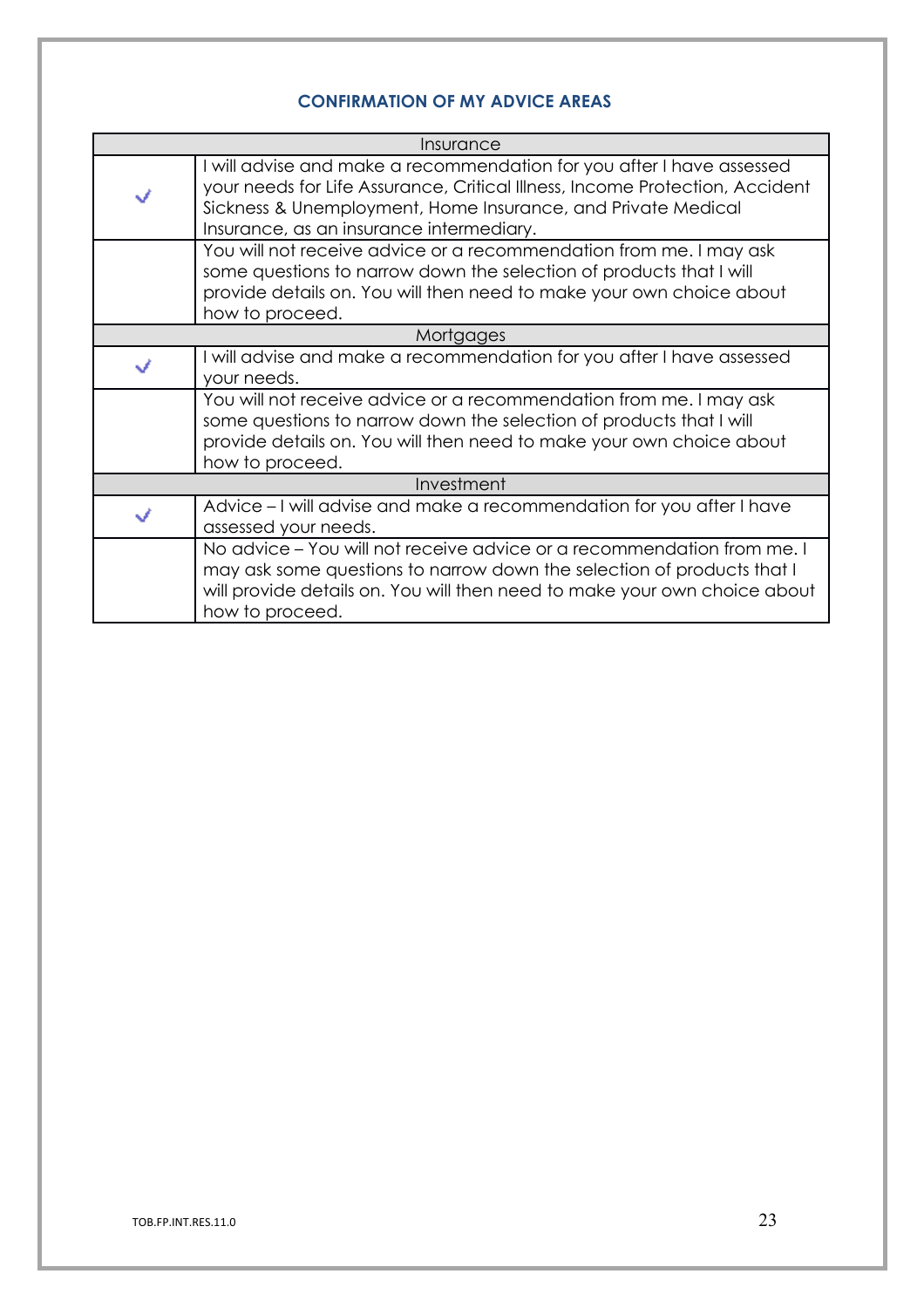## **CONFIRMATION OF WHOSE PRODUCTS I OFFER**

| <b>Insurance</b> |                                                                                                                                                                                                                                                    |  |
|------------------|----------------------------------------------------------------------------------------------------------------------------------------------------------------------------------------------------------------------------------------------------|--|
|                  | We offer Life, Critical Illness, Private Medical Insurance, Income<br>Protection, Whole of Life and General Insurance products from a range<br>of insurers.                                                                                        |  |
|                  | We offer products from the whole of the market based on a fair and<br>personal analysis of the market for Private Medical Insurance.                                                                                                               |  |
|                  | We offer products from a range of insurers based on a fair and personal<br>analysis of the market for Life Assurance, Critical Illness, Income Protection<br>and Whole of Life. Ask us for a list of insurers we offer insurance from.             |  |
|                  | We offer General insurance* products from LV= GI.                                                                                                                                                                                                  |  |
|                  | *If LV= GI cannot insure you for Buildings and Contents, we may use a<br>range of other providers.                                                                                                                                                 |  |
| <b>Mortgages</b> |                                                                                                                                                                                                                                                    |  |
|                  | <b>Residential</b><br>We offer a mortgage review service that is representative of the whole of<br>the market, but not deals that you can only obtain by going direct to a<br>lender.                                                              |  |
|                  | We do not provide advice on 2nd charge mortgages or bridging loans.<br>Where clients have a need for these types of loan we will refer you to a<br>specialist broker.                                                                              |  |
|                  | <b>Business Buy To Let &amp; Consumer Buy To Let</b>                                                                                                                                                                                               |  |
|                  | We offer a mortgage review service that is representative of the whole of<br>the market, but not deals that you can only obtain by going direct to a<br>lender.                                                                                    |  |
|                  | We do not provide advice on 2nd charge mortgages or bridging loans.<br>Where clients have a need for these types of loan we will refer you to a<br>specialist broker.                                                                              |  |
|                  | We only offer mortgages from a limited number of lenders.                                                                                                                                                                                          |  |
|                  | We only offer mortgages from a single lender                                                                                                                                                                                                       |  |
| Investment       |                                                                                                                                                                                                                                                    |  |
|                  | Independent advice - My recommendation will be based on a<br>comprehensive and fair analysis of the market and include a sufficient<br>range of financial instruments, structured deposits and other retail<br>investment products.                |  |
|                  | Restricted advice - My recommendation will be limited to suitable<br>investment and pension products from a panel of leading investment<br>companies. I will be happy to provide you with a list of the companies on<br>the panel at your request. |  |

## **WHAT YOU WILL PAY FOR MY SERVICES**

TOB.FP.INT.RES.11.0 23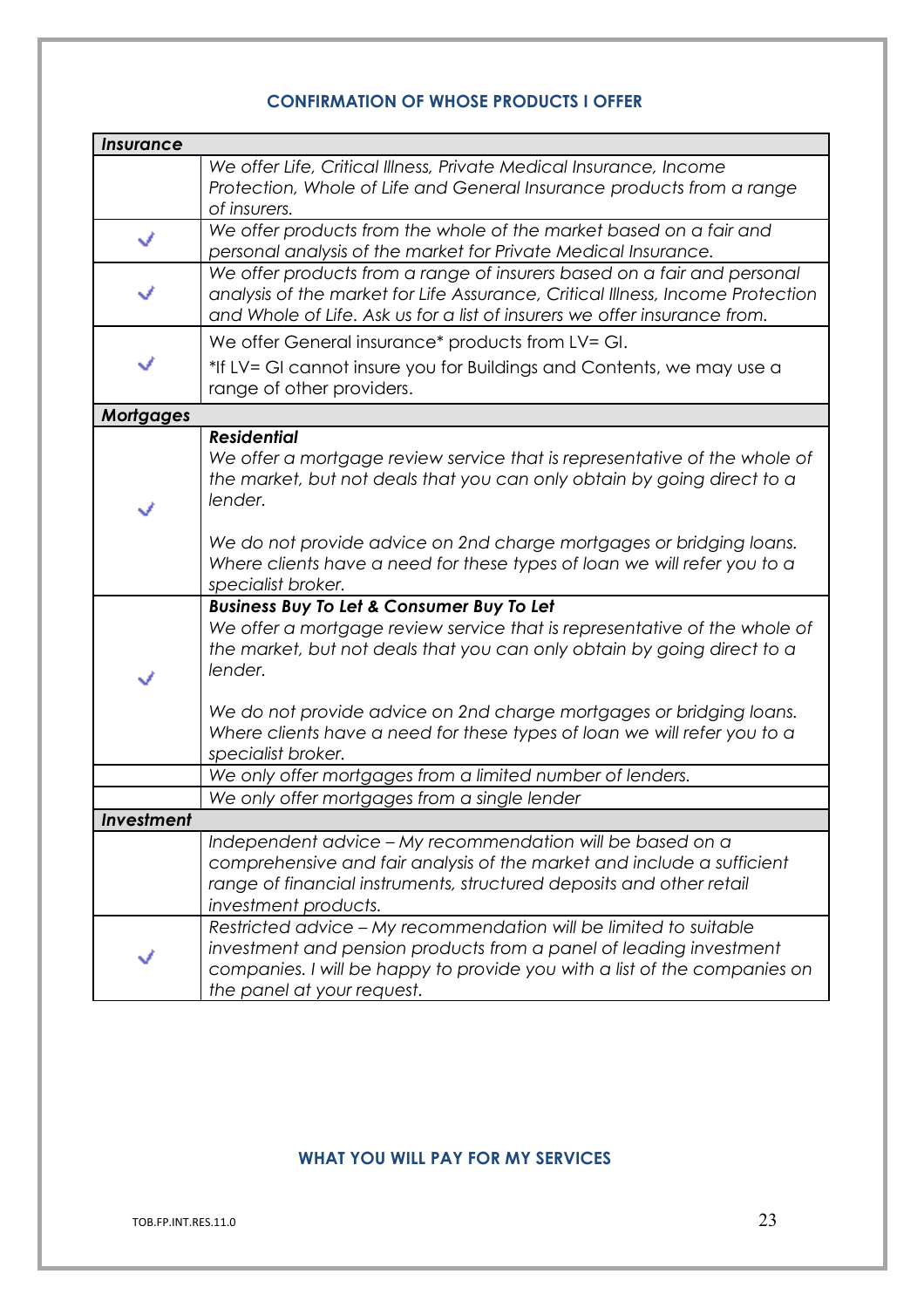| <i><b>Insurance</b></i> |                                                                                                                                                                                                                                                          |  |  |  |
|-------------------------|----------------------------------------------------------------------------------------------------------------------------------------------------------------------------------------------------------------------------------------------------------|--|--|--|
|                         | A fee.                                                                                                                                                                                                                                                   |  |  |  |
|                         | No fee for Life Assurance, Critical Illness, Income Protection, Accident<br>Sickness & Unemployment, Home Insurance, and Private Medical<br>Insurance. We will be paid by commission from the company, that has<br>already been included in the premium. |  |  |  |
|                         | You will receive a quotation which will tell you about any other fees relating to any<br>particular insurance policy.                                                                                                                                    |  |  |  |
| <b>Mortgages</b>        |                                                                                                                                                                                                                                                          |  |  |  |
|                         | No fee. We will be paid by commission from the lender. Or you could<br>choose a fee only option where you will pay a fee of (enter amount or<br>percentage) and we will pass on any commission paid by the lender to<br>you.                             |  |  |  |
|                         | Should you wish you can request to view the commission rates from each<br>of the lenders we have considered at the time that we make our<br>recommendation to you.                                                                                       |  |  |  |
|                         | NB- The amount of commission will vary depending on individual<br>circumstances; the lender and product. The exact amount of the<br>commission will be explained to you before you apply for a loan.                                                     |  |  |  |
|                         | For residential mortgages:                                                                                                                                                                                                                               |  |  |  |
|                         | We charge a fee of £350. This fee is for advice, research,<br>recommendation, implementation (e.g. application, administration of<br>arranging the loan). We will also be paid by commission from the lender.                                            |  |  |  |
|                         | Our fee is payable on application.                                                                                                                                                                                                                       |  |  |  |
|                         | Should you wish you can request to view the commission rates from each<br>of the lenders we have considered at the time that we make our<br>recommendation to you.                                                                                       |  |  |  |
|                         | NB- The amount of commission will vary depending on individual<br>circumstances; the lender and product. The exact amount of the<br>commission will be explained to you before you apply for a loan.                                                     |  |  |  |
|                         |                                                                                                                                                                                                                                                          |  |  |  |
|                         | <b>Business Buy To Let: Consumer Buy To let:</b>                                                                                                                                                                                                         |  |  |  |
|                         | We charge a fee of £550. This fee is for advice, research,<br>recommendation, implementation (e.g. application, administration of<br>arranging the loan). We will also be paid by commission from the lender.                                            |  |  |  |
|                         | Our fee is payable on application.                                                                                                                                                                                                                       |  |  |  |
|                         |                                                                                                                                                                                                                                                          |  |  |  |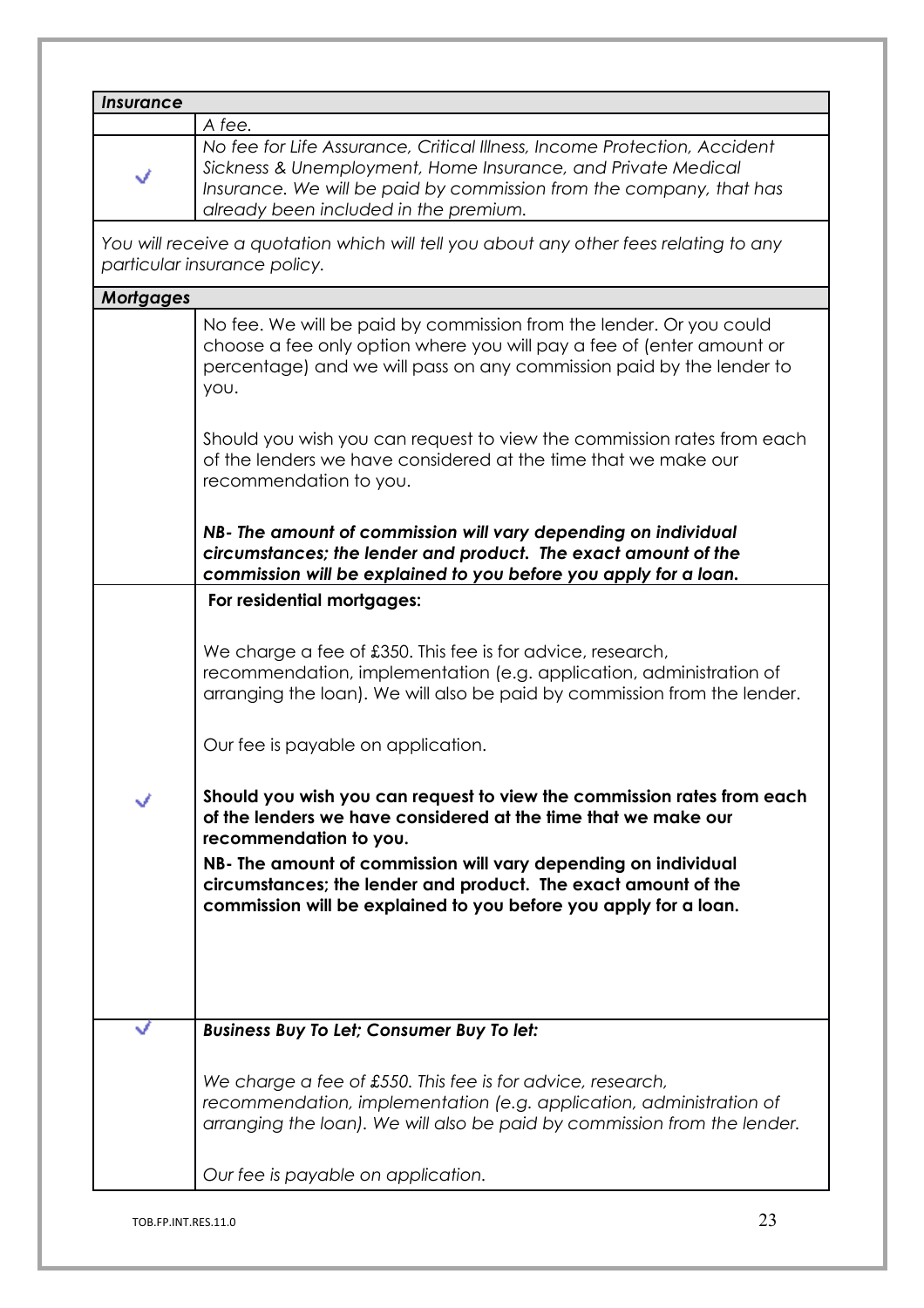|            | Should you wish you can request to view the commission rates from each<br>of the lenders we have considered at the time that we make our<br>recommendation to you.<br>NB- The amount of commission will vary depending on individual<br>circumstances; the lender and product. The exact amount of the<br>commission will be explained to you before you apply for a loan. |
|------------|----------------------------------------------------------------------------------------------------------------------------------------------------------------------------------------------------------------------------------------------------------------------------------------------------------------------------------------------------------------------------|
|            | If you ask us to refer you to a specialist broker for 2 <sup>nd</sup> charge lending we<br>will receive a payment from the broker if they arrange a loan for you. The<br>amount of the payment will vary according to circumstances but will<br>typically be 1% of the loan amount.                                                                                        |
|            | You will receive a mortgage illustration when considering a particular mortgage,<br>which will tell you about any fees relating to it.                                                                                                                                                                                                                                     |
|            | Refund of mortgage fees                                                                                                                                                                                                                                                                                                                                                    |
|            | If we charge you a fee, and your mortgage does not go ahead, you will receive:                                                                                                                                                                                                                                                                                             |
|            | A full refund if the lender rejects your application and will not lend to you.<br>However this does not cover any issues arising following the valuation of<br>the property.                                                                                                                                                                                               |
| s. F       | No refund if you decide not to proceed or if the property falls through.                                                                                                                                                                                                                                                                                                   |
|            |                                                                                                                                                                                                                                                                                                                                                                            |
| Investment |                                                                                                                                                                                                                                                                                                                                                                            |
|            | Standard fees - where you wish to take advantage of our full advice<br>process, or our ongoing service options. These are shown by way of<br>implementation and ongoing service fees, and it is likely that no VAT is<br>due on these fees.                                                                                                                                |
|            | Ad hoc fees - where you do not wish to subscribe to an ongoing service,<br>or where you want specific advice or project work. It is likely that VAT may<br>be due on these fees.                                                                                                                                                                                           |

## <span id="page-6-0"></span>**INVESTMENT FEES - STANDARD**

As your adviser I will be paid by you for the advice I give you both initially and ongoing.

You will not incur any fees until we have agreed what they will be.

The sections below set out the different ways in which I can calculate the correct level of fee for the initial advice. Only one of these will apply and once I have a better understanding of your situation I will confirm the appropriate fee structure and be able to give you the actual fee amount that will apply to you.

We will act as the intermediary between the product provider(s) and you with a view to arranging the purchase of the Retail Investment Products as we have agreed.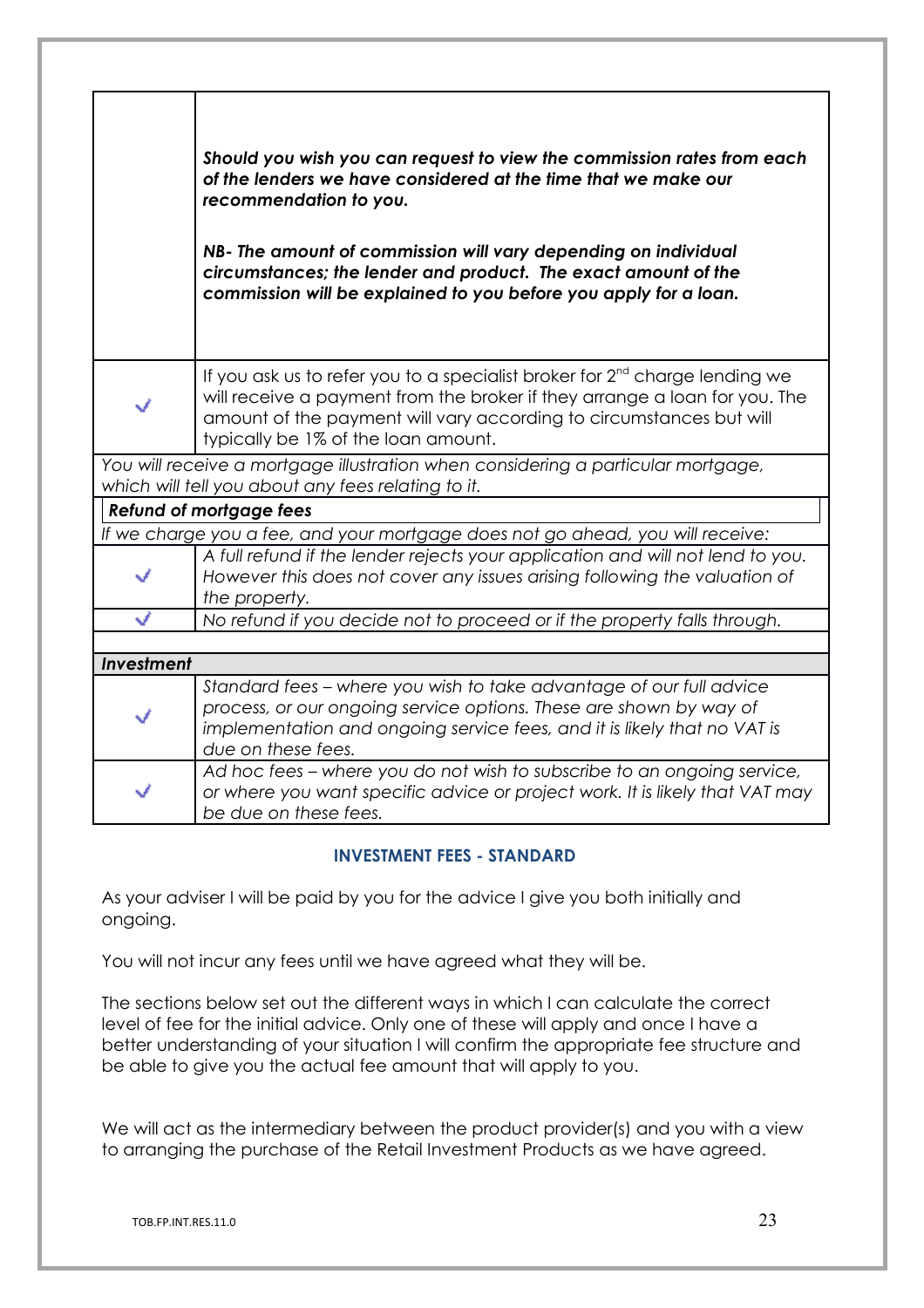Unless otherwise explained the fees below will cover a full advice process: understanding your current situation, objectives, attitude to risk, research to identify suitable solutions, documenting our recommendations and implementing the agreed solutions.

Fees for the design, production and implementation of a financial strategy are calculated as follows:-

### **INITIAL FEES:**

**1. Percentage of amount invested**

## **In Respect of Lump Sum Investments and Single Premium Pensions**

The fee is calculated according to the size of the transaction, as set out below:-

## **Initial fees:**

When our work involves investing a lump sum of money, our fees are:

- $\bullet$  5% on first £150,000.
- 3% on the next £100,000 and
- 2% on any balance

Our typical charge is 3.5% of the sum invested, which for an investment of

- £25,000 would be £875 and for
- $\bullet$  £100,000 would be £3500

All investments, no matter how small, require a certain amount of work, therefore the fee will typically be higher, as a percentage of the amount invested, for smaller investments than larger ones.

Should you invest through regular contributions, our range of fees taken over 12 months are

- 50% of the first £250 of monthly contributions
- 30% of the next £500 of monthly contributions
- $\bullet$  10% over £750pm.

Our typical fee is 50% of the first year's contributions

For a regular contribution of £150 per month, this would equate to £900. (12  $\times$  £150  $\times$ 0.5)

For contributions above £250 per month our typical charge is 10% For a regular contribution of £300 per month this would equate to £1,560. (12 x £250 x 0.5 plus 12 x £50 x 0.1)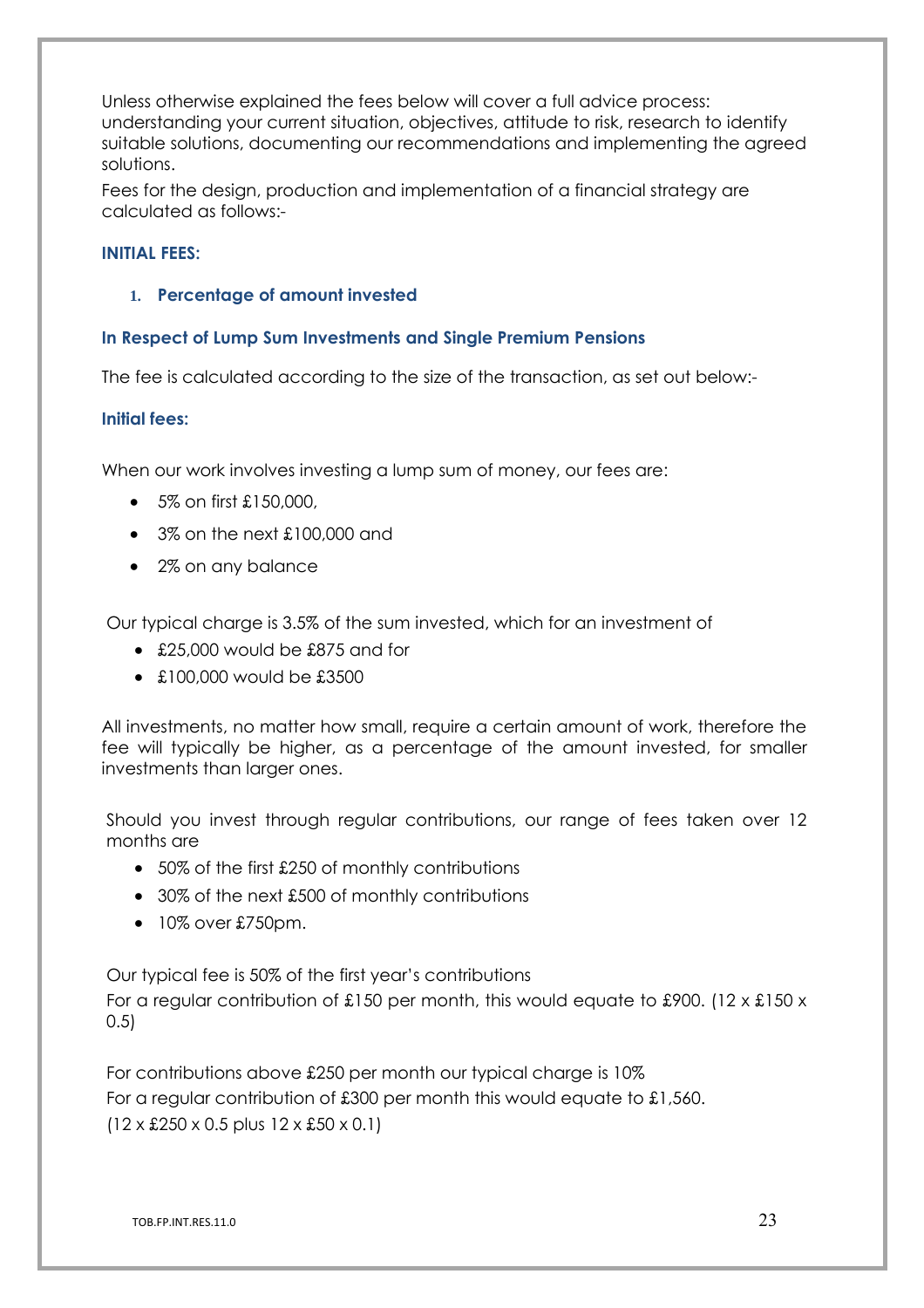The fees outlined above are raised when the investment is made and it is likely that no VAT is due on these fees.

If you ask us to stop work after agreeing to these fees you will be invoiced for the time spent on your case before we receive your instructions using the hourly rates detailed below.

If detailed recommendations with illustrations have not been provided and discussed with you at this point; it is likely that VAT is due on these fees.

2. Hourly Rate.

Our fee may be based on the amount of time involved to undertake work at the following hourly rates:

| • Advice - Diploma      | £200 |
|-------------------------|------|
| • Para planning support | £75  |

• Travel and Administration **£50** 

Based on our experience and the anticipated complexity of your circumstances we will give you an estimate of the cost for pieces of work in advance of starting chargeable work and will not exceed this estimate without your clear agreement. Travel time is charged if meetings are not held in our offices.

The typical time involved to complete the advice process in our offices by a diploma qualified adviser for a client with a single investment or to set up a pension arrangement will be

Adviser – 6 hours at a cost of £1,200

For a Pension Transfer from two ceding schemes, in our offices, it will be

Adviser – 18 hours at a cost of £3,600

If you ask us to stop work after agreeing to these fees you will be invoiced for the time spent on your case before we receive your instructions.

If detailed recommendations with illustrations have not been provided and discussed with you at this point; it is likely that VAT is due on these fees.

3. Fixed Rates

**We offer a range of advice services at fixed rates, set after an initial consultation. Full details of all fixed price services available will be provided on request but our typical fees for two** levels of Financial Review are: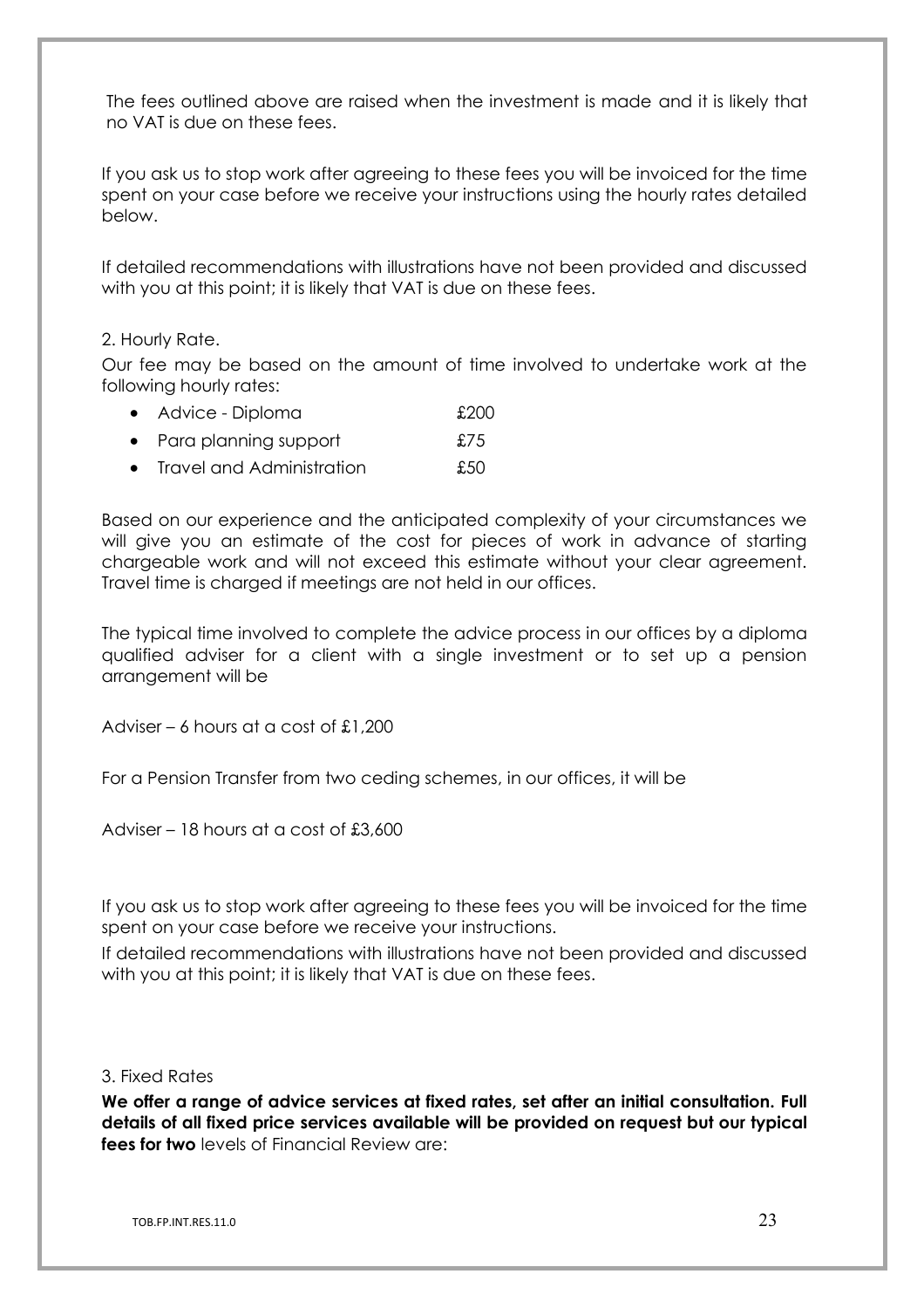#### Full Financial Review £1,500

A fully documented review of a your assets and liabilities and net worth; current and projected income and expenses (e.g. projected into retirement); insurance policies, retirement provision and other investments, including an analysis of current product and fund features and estimated inheritance tax liabilities with generic recommendations to meet the your broad financial objectives.

#### Basic Financial Review £750

**A simple documented review of current arrangements in relation to your objectives, orientated to meet a particular need (such as retirement income) with generic recommendations**

If no further work is undertaken leading to an actual investment; it is likely that VAT is due on these fees.

Fees calculated using an hourly or fixed rate may be paid directly or be converted to a % of a subsequent investment, facilitated by the Product Provider.

#### **Minimum Fees & VAT**

*The fees outlined above are raised when the investment is made and it is likely that no VAT is due on these fees.*

*Any variation to this amount will be confirmed in writing to you before proceeding further. This may be for example for larger or more complex loans, or where your personal situation is more complex regarding income sources, taxation, residence and credit rating.*

If you ask us to stop work after agreeing to these fees you will be invoiced for the time spent on your case before we receive your instructions.

If detailed recommendations with illustrations have not been provided and discussed with you at this point; it is likely that VAT is due on these fees.

#### **Existing client discount:**

We are committed to treating clients fairly. Our research has shown that the time it takes to work with a new client is longer than an existing client, mainly related to getting to know them to advise them comprehensively. To reflect that and to reward the loyalty of our existing clients, we offer the following:

Discounts on implementation fees of 15% The removal of minimum fee levels for implementation fees.

An existing client is defined as:

A client who has implemented mortgage business with your adviser in the last 3 years, or a non-mortgage client who has effected a plan where we had received ongoing income (trail commission or fee) in the previous 12 months.

#### **Family member discount:**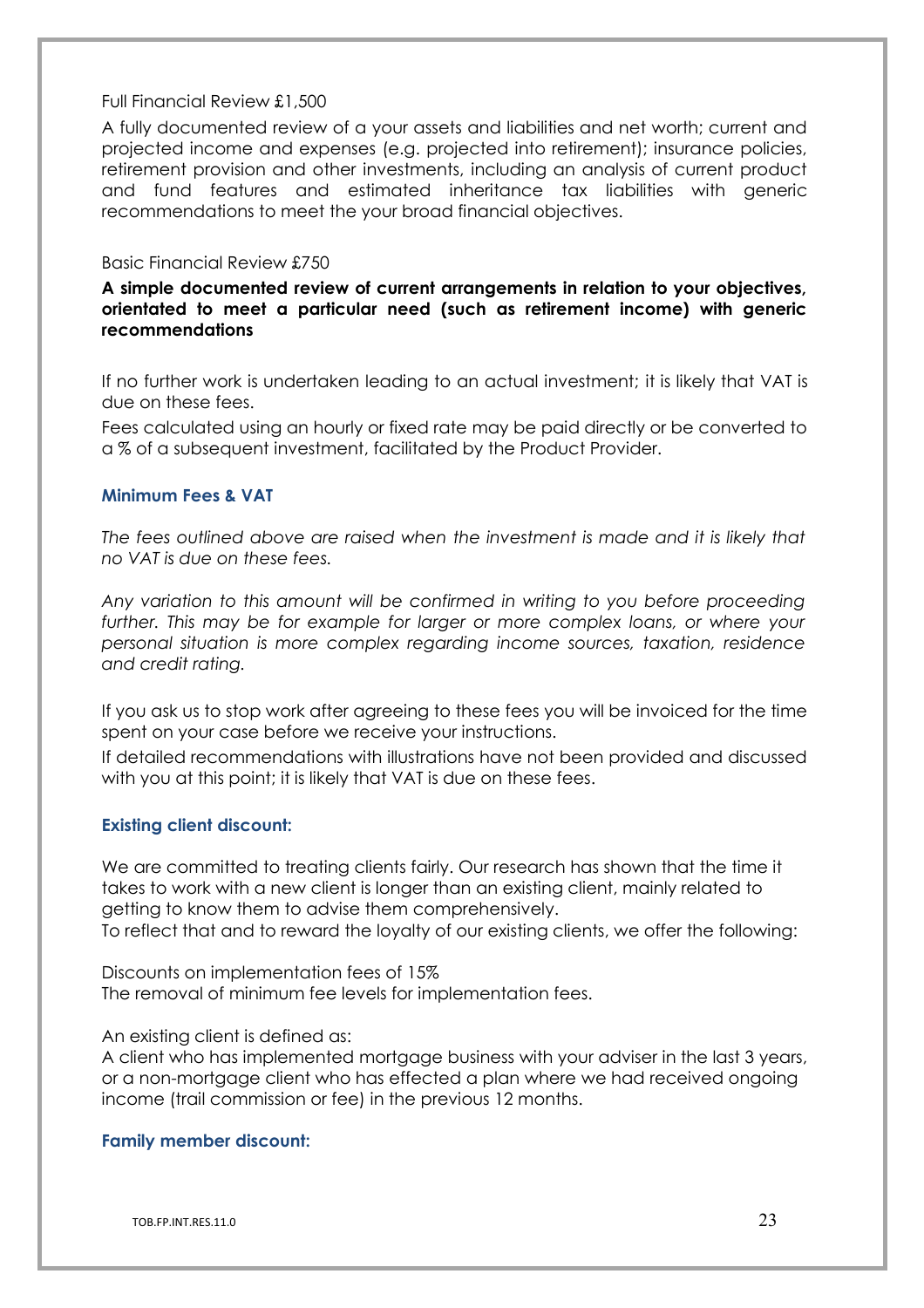Retaining your wealth and ensuring it is passed on as ethically as possible to the right people at the right time is key for all our clients. To help facilitate that it is beneficial to know as much about your family unit that is appropriate to your circumstances so that we can help at that critical time. To assist with this we also offer:

Discounts on implementation fees for family members of 15%. The removal of minimum fee levels for implementation fees for family members

A family member includes a person's parents, spouses, siblings, children, grandparents and grandchildren, whether connected by birth, adoption, guardianship, marriage, civil partnership or cohabitation"

## **ONGOING SERVICES & FEES**

Set out below are the detailed elements for the indicative levels of ongoing service that we deliver to our clients. You can if you wish to, add or enhance levels of service with your adviser if you feel appropriate. Our fees for these services can be seen below

| <b>Financial Advice</b> | Where client's portfolios grow in terms of value, and<br>potentially complexity, these need to be managed and<br>reviewed appropriately. Building on our annual review<br>services, this offering has more frequent reviews and<br>opportunities to ensure clients are kept informed of<br>performance, and plans maintained in line with client's<br>circumstances and objectives. This may well include<br>consultations with other specialist advisers. |
|-------------------------|------------------------------------------------------------------------------------------------------------------------------------------------------------------------------------------------------------------------------------------------------------------------------------------------------------------------------------------------------------------------------------------------------------------------------------------------------------|
| Financial Planning      | A comprehensive service aimed at initial analysis,<br>recommendation and implementation in line with a<br>client's immediate needs. With ongoing review and<br>recommendation, this is a service to adapt to a client's<br>changing needs and circumstances.                                                                                                                                                                                               |
| Financial Management    | A straightforward advice service typically centred on<br>immediate client issues and needs that require initial<br>analysis and recommendations. With ongoing review<br>delivered remotely and via advisory updates, this still<br>brings client awareness and peace of mind.                                                                                                                                                                              |

At a review, we will cover:

- Assessment of personal circumstances
- Review of your goals & objectives
- Reassessment of your attitude to investment risk/return & market sectors (asset allocation)
- Review of investment performance & holdings
- Valuations & investment commentary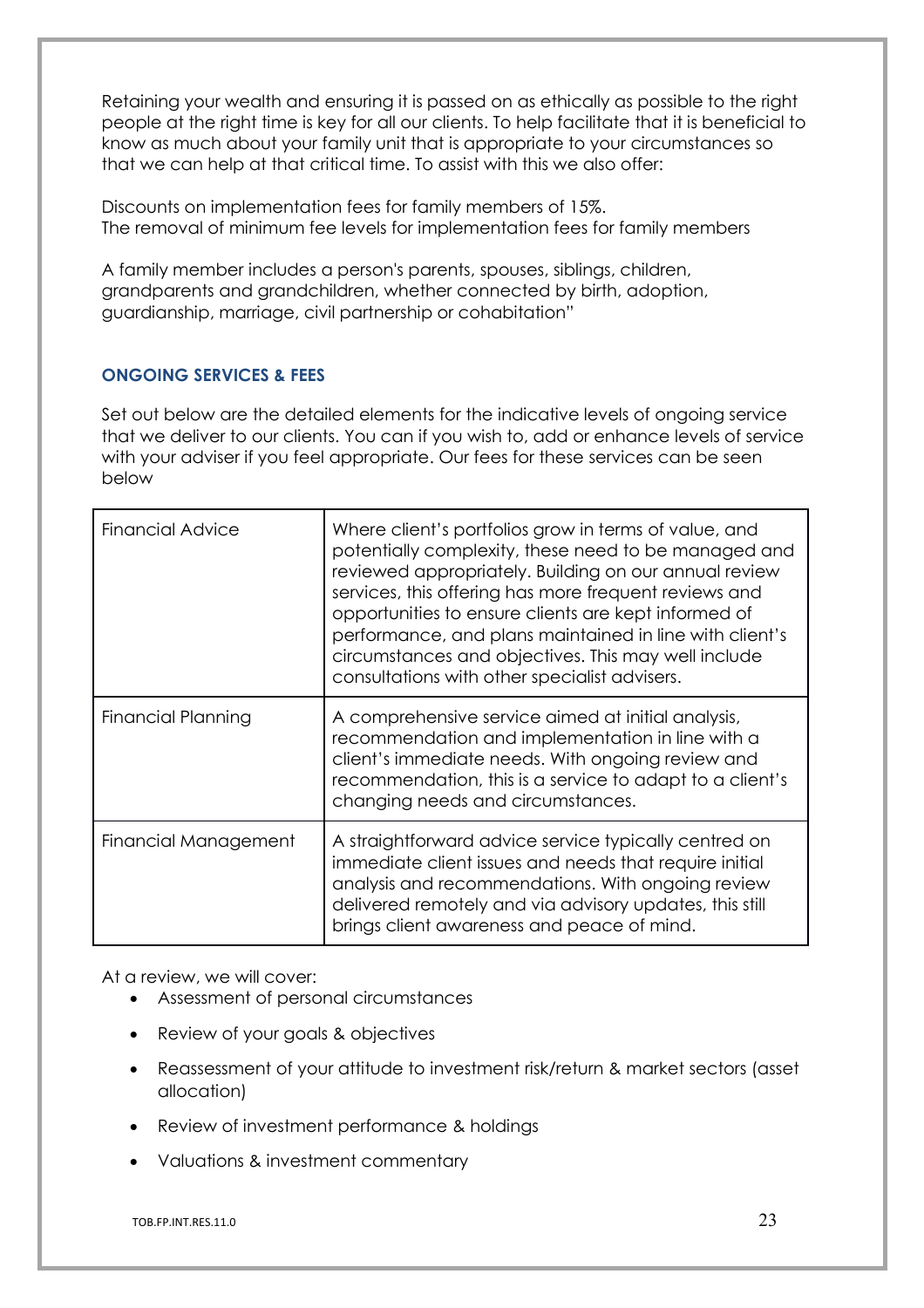Where appropriate, recommendations in order to keep your new / existing\* plans in line with your objectives

\*Advice on new investments/savings will be subject to our 'initial fees' as shown under our 'Investment Fees - Standard' section earlier.

Service will include recommending changes to existing investments to help meet your goals at an acceptable level of investment risk, providing fund analysis and valuations and a wide range of associated ad hoc services.

All service levels include a review, it is simply the style and frequency that alters as shown in the table overleaf:

| <b>On Going Service Offering</b>                                                               | <b>Financial</b><br>Mgt. | Financial<br>Planning | <b>Financial</b><br><b>Advice</b> |
|------------------------------------------------------------------------------------------------|--------------------------|-----------------------|-----------------------------------|
| Keeping you informed with pertinent and relevant<br>information                                | <b>YES</b>               | <b>YES</b>            | <b>YES</b>                        |
| Annual valuation of plans invested via ourselves                                               | <b>YES</b>               | <b>YES</b>            | <b>YES</b>                        |
| Telephone and e mail access to your adviser<br>included                                        | <b>YES</b>               | <b>YFS</b>            | <b>YES</b>                        |
| Option of an annual telephone review of your<br>plans                                          | <b>YES</b>               | <b>YES</b>            | <b>YES</b>                        |
| Annual Face-to-Face review meeting                                                             | <b>YES</b>               | <b>YES</b>            | <b>NO</b>                         |
| Half Yearly Face-to-Face review meeting                                                        | <b>YES</b>               | <b>NO</b>             | <b>NO</b>                         |
| Liaising with your other professional advisers i.e.<br>legal, accountancy without extra charge | <b>YES</b>               | <b>NO</b>             | <b>NO</b>                         |
| <b>Annual Service Charge</b>                                                                   | 0.95%                    | 0.8%                  | 0.5%                              |
| Minimum fees that may apply                                                                    | <b>NIL</b>               | NIL                   | <b>NIL</b>                        |

Please note that as the fee is based the investment value, the actual amount we received will increase (or decrease) in proportion to any increase (or decrease) in the proportion to any increase (or decrease) in the value of your portfolio.

#### **Examples of Ongoing Fees**

If we look after you via our Financial Advice service (as detailed above) & your investments are valued at £150,000, our fee is 0.5%. Therefore the annual payment to us will be £750.

If we look after you via our Financial Planning service (as detailed above) & your investments are valued at £80,000, our fee is 0.8%. Therefore the annual payment to us will be £640.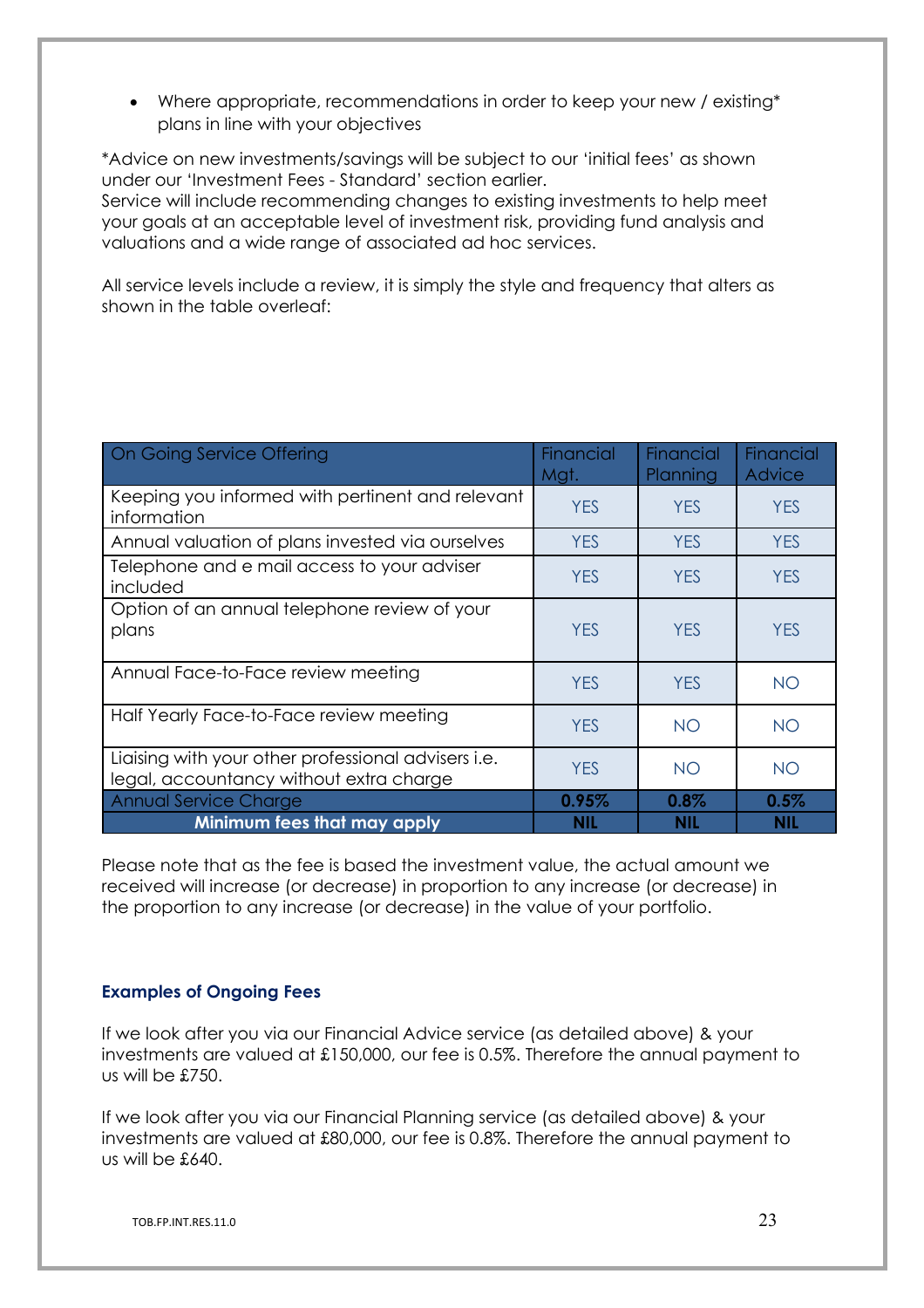If we look after you via our Financial Management service (as detailed above) & your investments are valued at £50,000, our fee is 0.95%. Therefore the annual payment to us will be £475.

**The elements that make up your ongoing servicing package are subject to alteration, I will notify you in advance and in writing if any of these aspects change.**

#### **Impact Of Fees**

When you make an investment there will be costs involved which will impact on your investment returns. These costs will typically comprise of the platform charge, the fund managers charge and our advice fee. As a typical example these charges may amount to 2.5% a year, so your investment return will be reduced by this amount each year. Your personalised illustration will clearly show the actual costs that will apply to your investment.

## **AD HOC / WHERE NO ONGOING SERVICE IN PLACE**

If you do not wish to subscribe to an on-going service, we provide many services on an 'ad-hoc' basis. Should you require any services as noted below, or bespoke work to be carried out, we will be able to tailor a specific service. **Please note that implementation fees are in addition to the examples shown below.**

An additional fee may be required, typically calculated in accordance with our hourly rates, as shown at the bottom of the table below.

Prior to any work being agreed and carried out we will give an indication of the approximate amount of time that these tasks might take. These additional fees might be paid by single payment (e.g. by cheque), charged from your investment plan(s) or via regular monthly retainer payments (e.g. standing order).

| Fees will depend on individual circumstances, but are typically: |          |
|------------------------------------------------------------------|----------|
| Face to face meeting to review your financial planning, confirm  | £750     |
| your existing provisions, and identify areas of need and/or      |          |
| concern                                                          |          |
| Advice and recommendation to address an agreed area of           | £750     |
| need / concern (e.g. retirement planning, estate planning,       |          |
| investment solution)                                             |          |
| Additional research fee per existing pension scheme              | £250     |
| Advice on withdrawing money from your retirement funds           | £500     |
| Regulatory & taxation updates                                    | £49 p.a. |
| Annual valuation                                                 | £152     |
| Annual risk profile questionnaire                                | £252     |
| Annual telephone advisory update                                 | £403     |
| Additional reviews per session                                   | £400     |

 $F_{\rm eff}$  depend on individual circumstr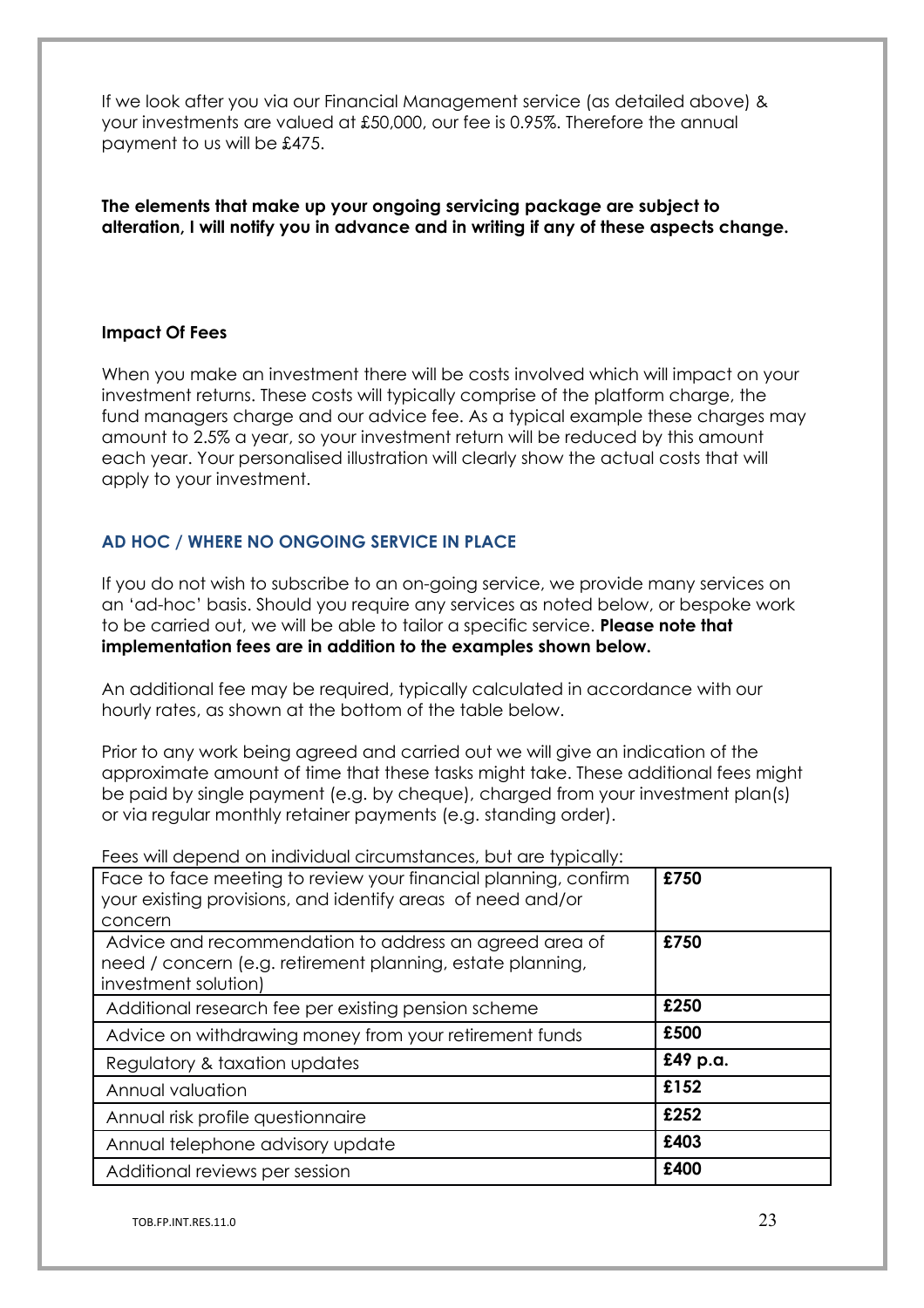| Quarterly E-Newsletter facility      | £30 p.a.      |
|--------------------------------------|---------------|
| Pure time related rate work per hour | £150          |
| Implementation fees                  | Standard fees |

e.g. A client wishes to invest £100,000 and does not wish to be part of our ongoing advice services. The fees from the table that would typically apply are:

'Face to face meeting' to review your financial planning, confirm your existing provisions, and & identify areas of need and/or concern = £750 plus 'Advice and recommendation' to address an agreed area of need / concern (e.g. retirement planning, estate planning, investment solution) = £750 plus

Implementation fees will also apply as per the standard fees (e.g.  $3\%$  of £100,000) = £3000

Total fee =  $£750 + £750 + £3,000 = £4,500$ 

*Please note that these services on their own are likely to attract Valued Added Tax (VAT), in accordance with current HMRC (Her Majesty's Revenue and Customs) guidelines.*

**Where any of the above services are included in an ongoing service option, you will not be charged separately for these services.**

## **MORTGAGE & PROTECTION - ONGOING SERVICES & FEES**

Set out below are the details for the ongoing service that we deliver to our clients. You can if you wish to, add or enhance levels of service with your adviser if you feel appropriate (usually for an agreed fee).

There is no fee for the following level of service, as we will have been paid commission from the mortgage lender or insurance provider at inception of your mortgage or protection plans.

1. Communication - In order to provide you with a high quality service we may want to contact you regarding items we consider are of interest to you, or to make you aware of new opportunities. If this happens, we would like to contact you 2. Protection - It is important to ensure your current protection plans and provisions remain in line with your requirements, which may changes over time 3. Mortgages - If we do not review your borrowing, you may end up paying more than you need to for your loans. We aim to contact you before any special terms of your mortgage expire. We encourage you to contact us should your financial circumstances change in the meantime.

We will make reasonable endeavours to contact you. Please be aware that should we not be able to review your mortgage before the end of any special term, this may result in you paying considerably more for your loan.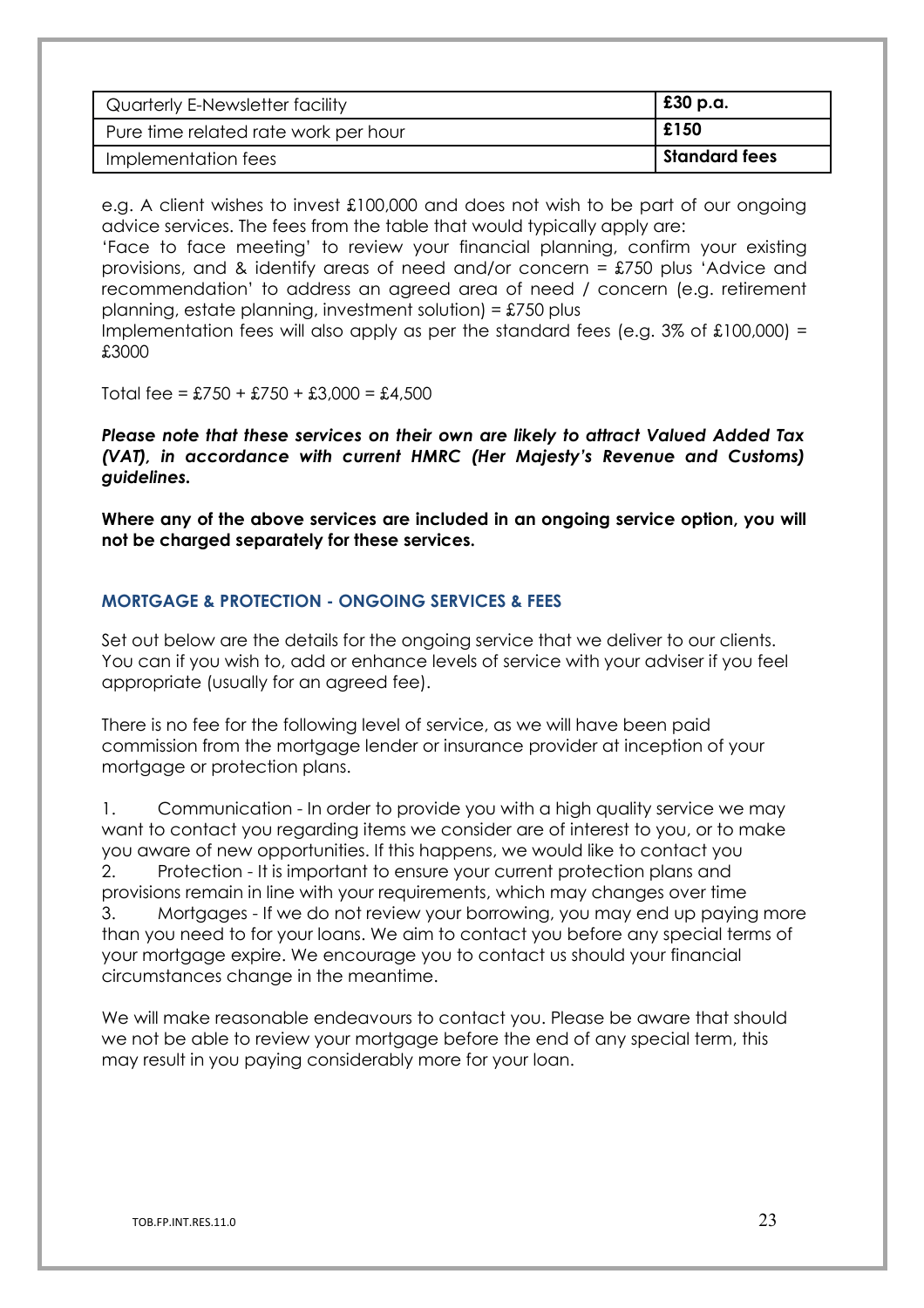## **OTHER IMPORTANT INFORMATION WE FEEL YOU OUGHT TO KNOW**

#### **The Permitted Scope of Our Advice**

We have set out above the general permitted business of Quilter Financial Services Limited and Quilter Mortgage Planning Limited by the FCA.

However, we are only able to offer advice from certain leading investment, insurance and mortgage companies. By restricting the permitted business to a selected panel of product providers and to a carefully chosen range of their products Quilter Financial Services Limited and Quilter Mortgage Planning Limited ensure that we are able to meet the needs of our clients and deliver the high standards they expect and deserve.

We provide a list of the companies on our panel on request.

Examples of products and services which we are prohibited from recommending include the following:

 Any overseas service or product (for example QROPS and QNUPS but excluding Offshore bonds designed for UK resident clients); and Non Mainstream Pooled Investments (NMPIs), such as Unregulated Collective Investments Schemes (UCIS).

In the event that you wish to consider a product or service which is not included in the Quilter Financial Planning authorised list, and which is outside of the offering of any other Quilter group company, we may be able to introduce you to a third party who might be able to provide you with further information and/or advice on a particular product or service. Please note though that in such circumstances, any such introduction and any information and/or advice on the product and service provided by that third party will be separate and distinct to those offered by any Quilter company. As such, Quilter does not accept any responsibility for any such introduction or for information and/or advice provided by any third party.

Please do not hesitate to call us should you have any queries or concerns: 07984 802 547

#### **Complaints -If You Are Not Happy With Our Service**

If you are not happy with our service or have a complaint about your Adviser or any financial advice you have received from your Adviser please contact us:

In writing: Quilter Financial Planning Complaints Department Riverside House The Waterfront Newcastle upon Tyne NE15 8NY

Email: [QFPcomplaints@quilter.com](mailto:QFPcomplaints@quilter.com) Tel: 0191 241 0700

TOB.FP.INT.RES.11.0 23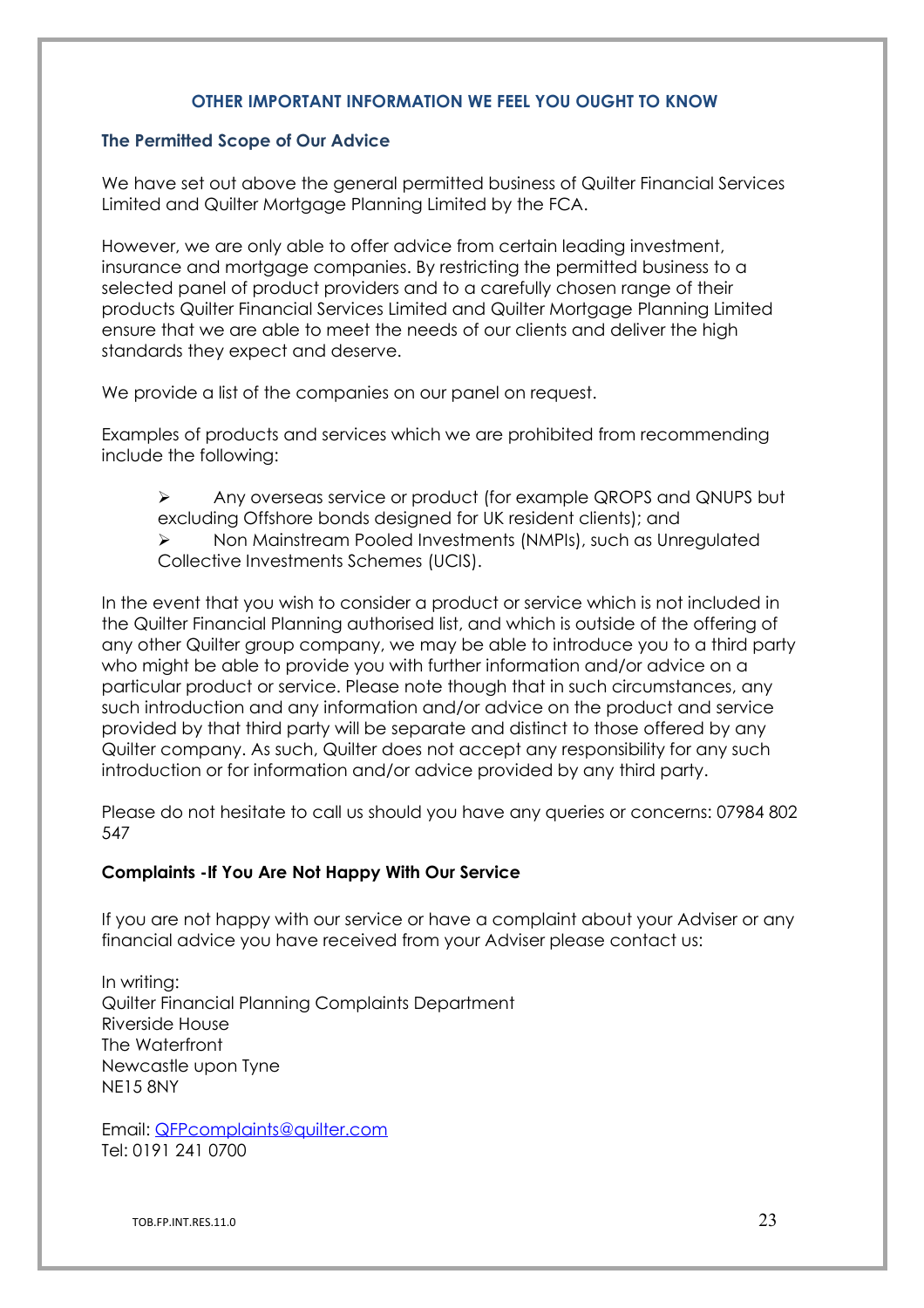We will be happy to provide you with a summary of the internal procedures for handling complaints, this is available without charge upon request or will be provided to you when we acknowledge your complaint.

If you cannot settle your complaint with us, you may be entitled to refer it to the Financial Ombudsman Service.

The Financial Ombudsman Service can be contacted as follows: The Financial Ombudsman Service, Exchange Tower. London E14 9SR

Telephone: 0300 1239123 or 0800 023 4567 Email: [complaint.info@financial-ombudsman.org.uk](mailto:complaint.info@financial-ombudsman.org.uk) Website: [www.financial-ombudsman.org.uk](http://www.financial-ombudsman.org.uk/)

You should note that if your product is not regulated by the FCA (for example, a buyto-let mortgage), you may NOT be entitled to refer the complaint to the Financial Ombudsman Service.

## **This is the current process. Should it change, we will notify you the next time we meet by issuing you with an updated version of this document. If, however, you want to have the updated version sooner you can request them at any time, and I will provide you with the updated process.**

## **Our Contact Details – Crystal Financial Consultants**

You may communicate with us at any time using the following contact details:

Senator House 85 Queen Victoria Street London EC4V 4AB 07894255333 lyn@crystalfinancial.com

#### **Our Regulator - The Financial Conduct Authority**

Crystal Financial Consultants (FCA register number is 211489) is an appointed representative of Quilter Financial Services Limited (FCA Register number is 440703) and Quilter Mortgage Planning Limited (FCA Register number 440718), of Senator House, 85 Queen Victoria Street, London, EC4V 4AB which is authorised and regulated by the Financial Conduct Authority.

The permitted business of Quilter Financial Services Limited and Quilter Mortgage Planning Limited is advising on and arranging pensions, investments, mortgages, life assurance and general insurance.

You can check this on the FCA's Register by visiting the FCA's website a[thttps://register.fca.org.uk/s/](https://register.fca.org.uk/s/) or by contacting the FCA on 0300 500 8082 or 0800 111 6768.

The FCA address is: 12 Endeavour Square, London. E20 1JN

#### **Unregulated Mortgages**

TOB.FP.INT.RES.11.0 23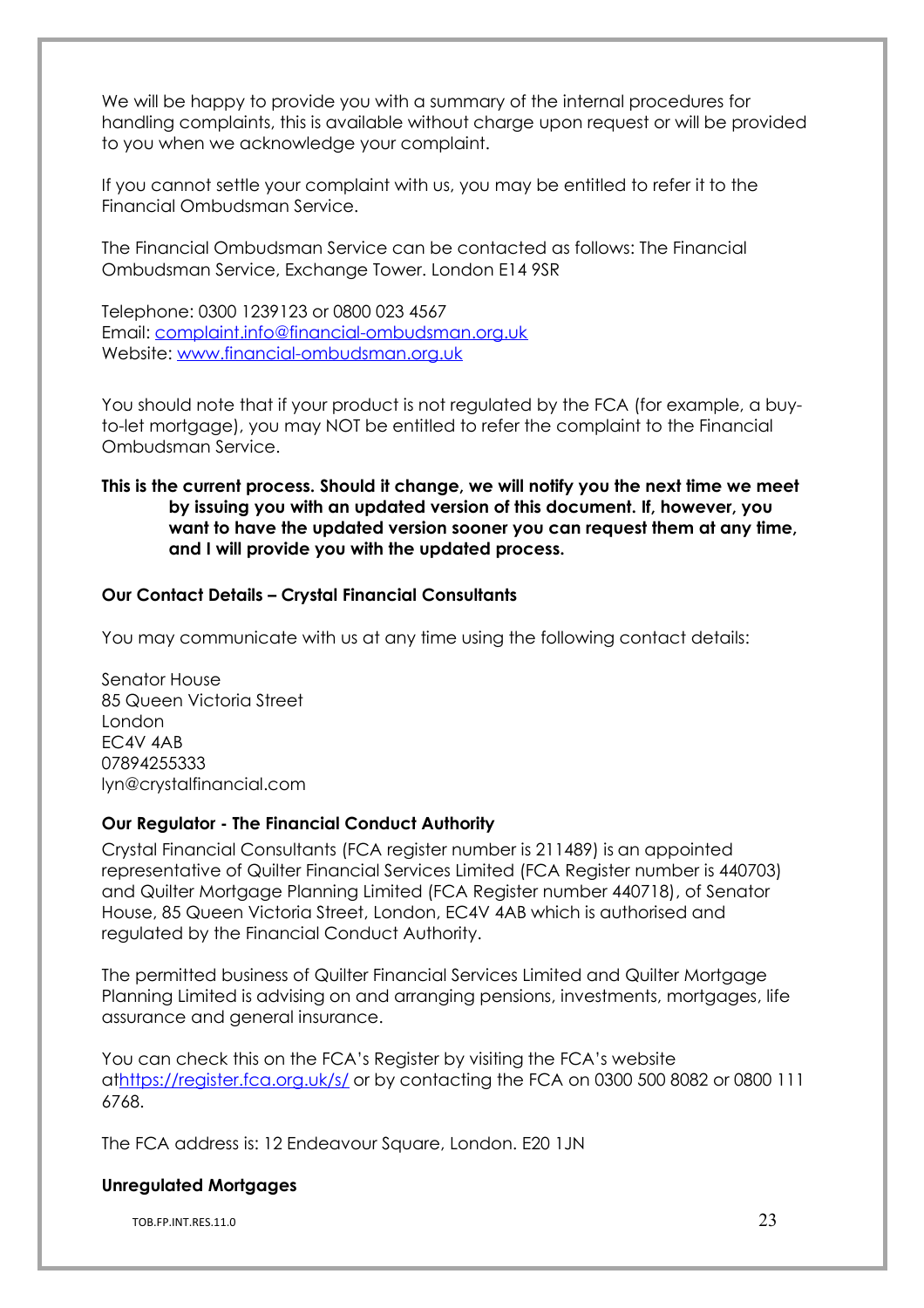It is important to point out that not all mortgage loans and services are regulated by the Financial Conduct Authority. Some of the advice and services we provide may relate to loans which are either unregulated or have limited consumer protection.

We will confirm to you if any product we are recommending is not regulated by the FCA.

You should note that if we are arranging a "Buy-to-Let" mortgage for you, it is very important to understand that very few Buy-to-Let mortgages are regulated by the Financial Conduct Authority (FCA).

We will confirm to you if any product we are recommending is a Business Loan; a Business Buy-to-Let; or a Consumer Buy-to-let loan.

#### **Client Categorisation Levels For Your Protection**

The FCA has rules which affect the rights you have as a client. In our dealings with you we will be representing you as the client.

By default, we categorise all of our individual clients as 'retail' clients. The range of financial products and investments we recommend are tailored to meet the needs of retail clients. As a retail client, you will have rights under the Financial Ombudsman Service (FOS) and the Financial Services Compensation Scheme (FSCS). These rights will apply to the provision of the advice we provide.

In most cases these rights will also apply to the products we recommend. However, there are some exemptions for specialist products such as Enterprise Investment Schemes and Venture Capital Trusts. Your adviser will let you know if the product recommended will not have rights under the FOS or FSCS.

There are other client categorisations that don't have these rights. These are "professional" clients and "eligible counterparties".

You may have the right to be categorised as a professional client and revoke your retail client status on request. Should you feel you have the skills, knowledge and experience to be a professional client and don't wish to have the same protection afforded to retail clients (as explained above), please let me know and we will complete the forms necessary to re-categorise you.

If you have any questions regarding your categorisation (e.g. if you are a large company), please write to Quilter Financial Planning Ltd Compliance Department, Quilter Financial Planning Limited, Riverside House, The Waterfront, Newcastle upon Tyne, NE15 8NY or using the contact details above.

#### **Client Money Peace Of Mind**

We do not handle Client Money. We never handle cash and will only accept a cheque made out to us in settlement of Advice and Service fees. Our preferred method of payment is via bank transfer.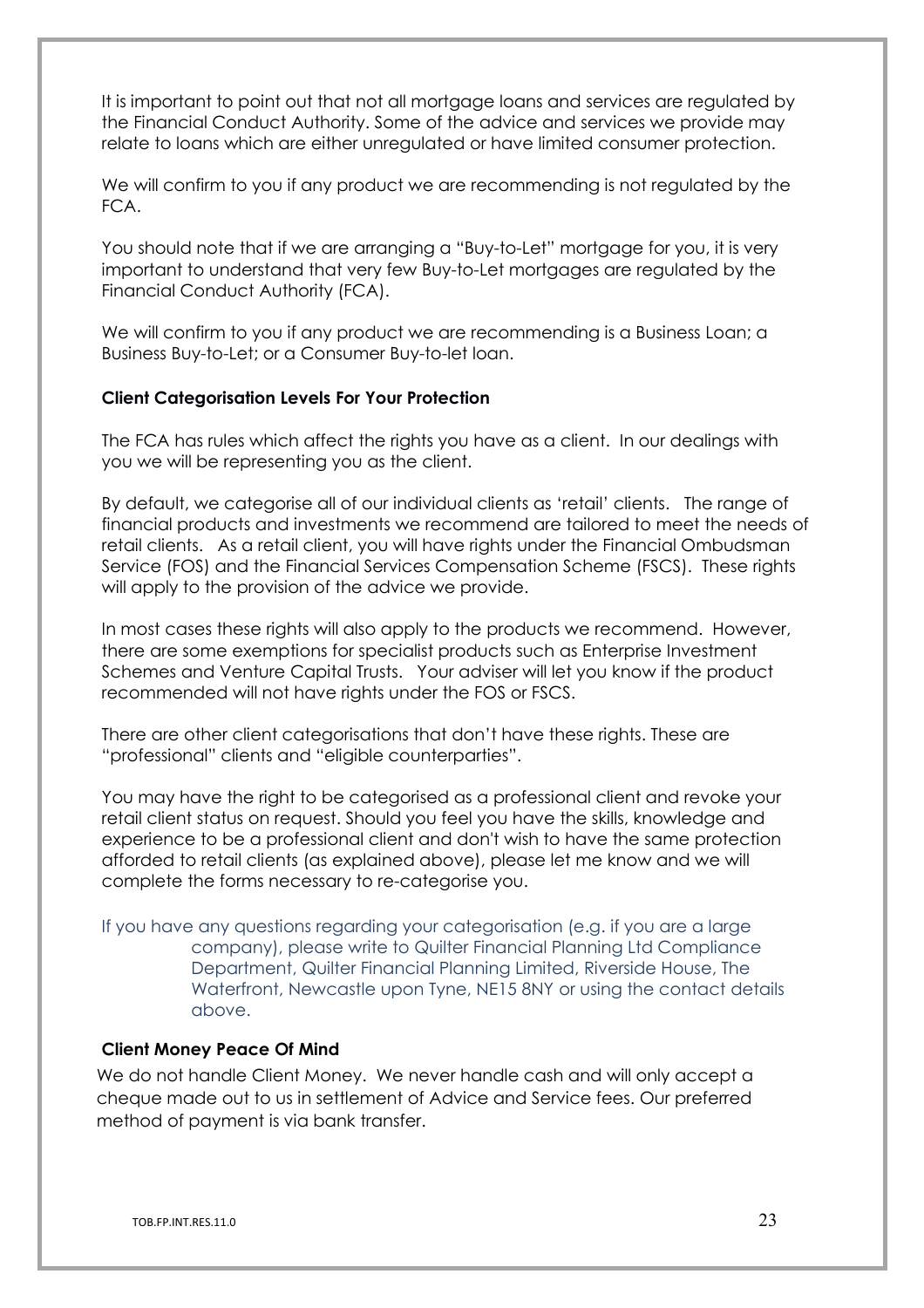#### **Your Duty of Disclosure**

Any financial advice we provide will be based on your personal financial circumstances and objectives. It is important that the information you give us is both accurate and a true reflection of your current circumstances.

It is your responsibility to provide complete and accurate information to a provider (a provider being for example, an organisation that provides insurance, mortgage, or investment related plans).

It is important that all statements made on any proposal form, or on any additional documentation are full and accurate.

Please be aware that if you fail to disclose any relevant information, or any change of circumstances to a provider, then the terms of your desired plan may be invalidated (e.g. an insurance claim may not be paid). We strongly recommend that the information you provide is checked thoroughly prior to submission.

#### **Client Risk**

The value of investments can fall as well as rise. You may get back less than you originally invested. The price of investments that we recommend to you may depend on fluctuations in financial markets or other economic factors that are beyond our control. The past performance of an investment or product is not a reliable indicator of future results. You should therefore carefully consider all investment/product decisions.

Any specific warnings relevant to particular investments, investment strategies, or products will be provided to you in your Suitability Advice Report and/or your Demands and Needs Statement collectively (Written Advice).

#### **Investment, Mortgage and Protection Advice and Recommendations Scope**

Any investment, mortgage or protection advice your adviser provides will be based on your personal financial circumstances and objectives. We will confirm these and the reasons for any recommendation in your Written Advice

If you have asked for any restrictions on the types of investment or the markets you wish to invest in, these will be confirmed in your Written Advice. We will always make it clear when products are not within the 'regulated' scope and advise you of your rights.

#### **Paying For Advised Services**

Where payments are facilitated through a product, this will impact the actual amount remaining invested. Payment of the initial Advice and Ongoing Service fees facilitated by the relevant Product Providers or Platform administrators will be as a percentage of contributions invested or of the value of the plan's value/funds under management as at the anniversary of the initial investment. As such, the cash equivalent amount will vary depending on the value at the time.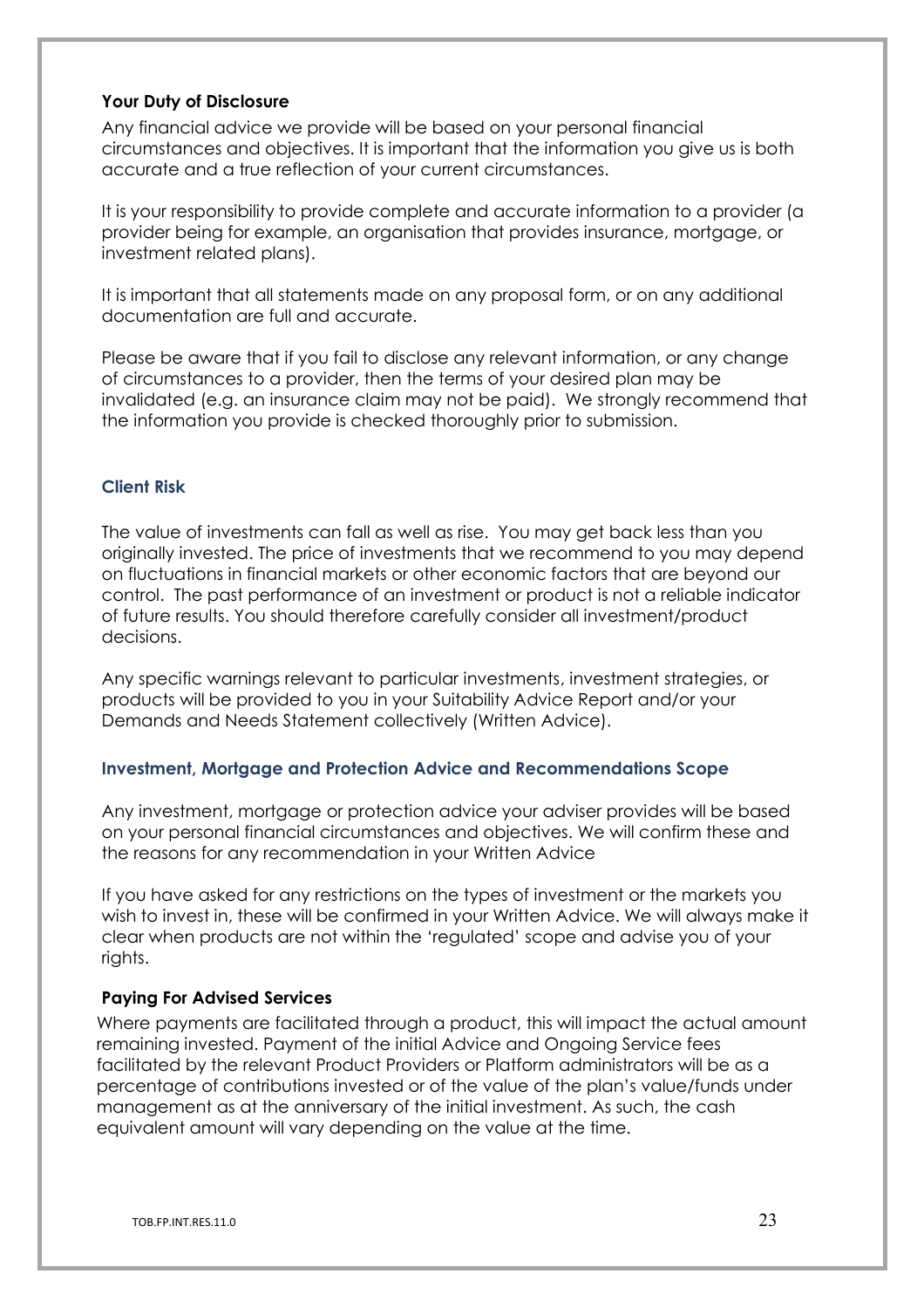Providers/Platform administrators will detail the specific process they operate to facilitate a fee in their literature. If you opt to pay the Adviser Charge directly (not through a product) an invoice will also be provided, which must be settled within 14 days of issue (we reserve the right to charge interest on late payments at a rate of 3% above Bank base rate).

Full details of the final Advice will be provided in the Suitability Advice Report. Full details of any future Service fee will be provided either in the Suitability Advice Report or 'Authority to Proceed' document prepared for you by your Adviser. You may also be asked to sign and return a copy of the Authority to Proceed document to confirm your understanding and acceptance of the arrangements.

Other costs, including taxes, related to transactions may arise that are not paid via us or imposed by us. For further details on how to pay for our services, please read the "Guide to Our Services". There are no additional charges for our services for using a means of distance communication.

#### **Implementing Investment Solutions**

As with most investments there is a risk of loss, especially in the short-term (over periods of less than five years). If you need access to your money in the very shortterm, then holding it in a risk-free bank account could be the right course of action. We will discuss these options with you, as well as providing a detailed Suitability Advice Report for you to read in your own time, before we implement our recommendations. This will help ensure you understand the advice you have been given. Of course, if you have any questions, we will be happy to help. You are not obliged to implement any of our recommendations. However, we may still charge a fee for our advice.

When we arrange an investment for you it will typically be made into a collective investment fund. These funds have a range of different investment strategies so we will recommend one that aligns with your attitude to risk and the period of time you wish to invest for.

These funds will typically be bought via an investment platform that we recommend for you. Once we have completed the advice process the investment will be made for you in a timely manner, and in accordance with our Best Execution Policy. For example, for the majority of collective investments, they will be bought or sold at the next Valuation Point (typically 12.00 Midday) the next business day, after the instruction has been received by the platform.

Once we have agreed on an appropriate solution, we will provide you with full details of the investment fund, platform, and all associated costs.

#### **Cancellation / Termination of Authority**

You can cancel these terms of business at any time without penalty. This will not affect any outstanding transactions being carried out on your behalf and you may still have to pay a fee to us – see Investment Advice Refunds below.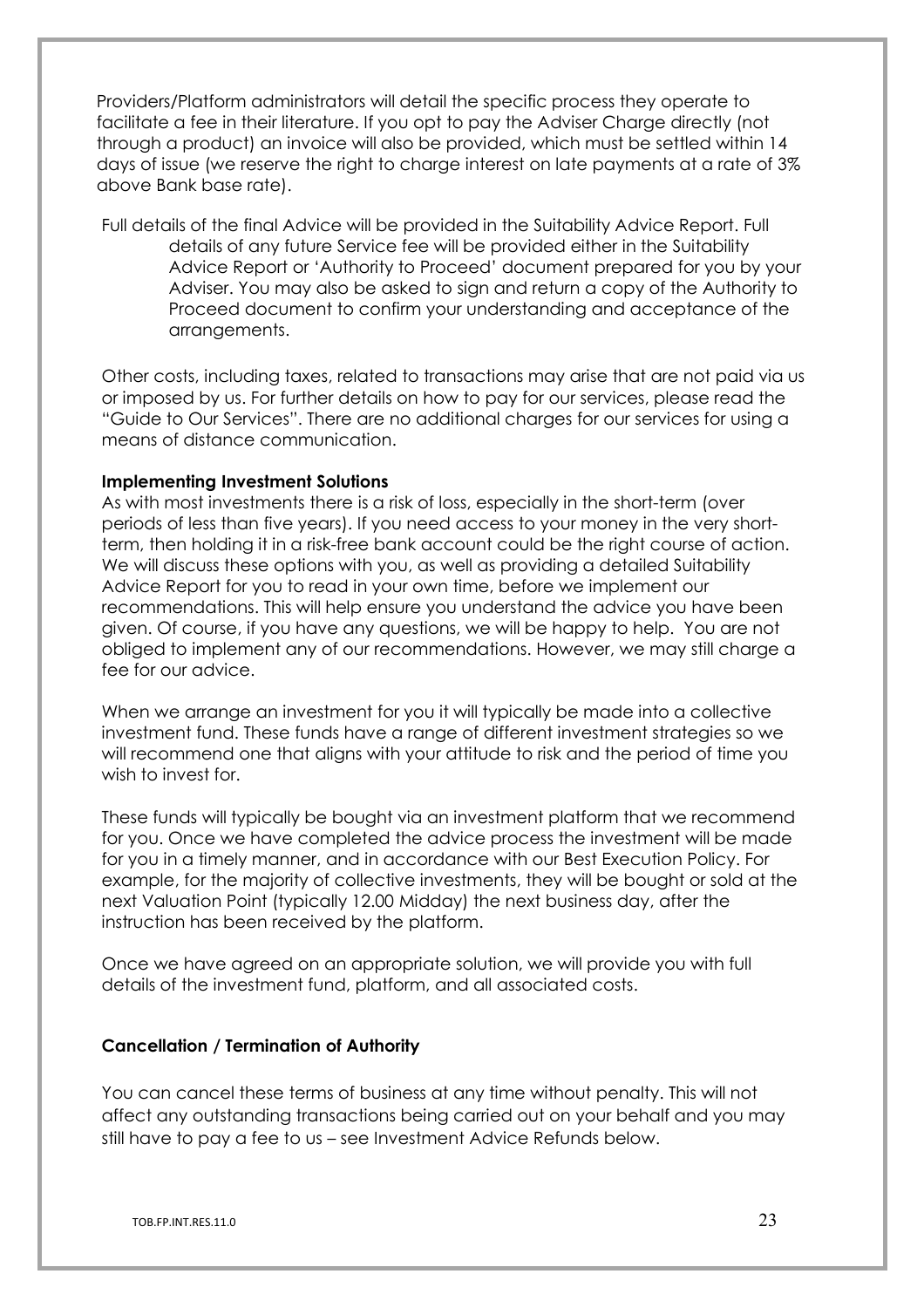To cancel these terms of business you should notify us using the contact details above.

The Ongoing Service fee or our authority to act on your behalf can be cancelled at any time without any penalty by email or post using contact details above. These methods ensure we have an audit trail for your instruction. You will be responsible for cancelling any instructions from your bank. If the fee is being taken from your investments we will endeavour to instruct the Provider, Platform or DFM to stop the fee within 5 working days of receiving your instructions and refund any over payment if we are unable to meet this commitment.

You may ask us for an updated estimate of your advice fee at any time and you may ask us not to exceed a given amount without checking with you first.

#### **Investment Advice Refunds**

Our standard policy is that in circumstances where this agreement is terminated, a recommendation is not followed through to implementation, or a product arranged is cancelled at any time, no refunds will be given and all work undertaken will be billable and due. Please note that this does not affect your statutory rights or ability to complain.

If you cancel your investment(s) in the cooling off period or stop regular contribution payments the fee will no longer be due unless a minimum fee is stated in this Terms of Business and your Adviser Charging Agreement/Authority to Proceed.

#### **Language**

Unless agreed by us at outset all communication will be completed in English. We will communicate in a manner that is convenient to you, this could include Face-to-Face meetings, Post, E-mail and by telephone, using the details above.

#### **Location of Advice**

All advice will be conducted in the UK. We do not have permissions to give advice when either you or I are located in any location (outside of the UK.

#### **Timing of Written Advice**

Financial Planning: I will send you a Suitability Advice Report setting out the reasons for my recommendation at the time of my recommendation and where applicable before implementing any advice that I have recommended.

Mortgage Advice: I will send you a Suitability Advice Report setting out the reasons for my recommendation within 15 days of making that recommendation.

Protection Advice: I will send you a Demands and Needs statement setting out the reasons for my recommendation, before the policy starts. If I am advising you by telephone, and the policy starts on the same day the Demands and Needs statement will be sent by the end of the next working day.

If you would like this in an alternative format e.g. Braille, Moon, Clear and Large Print, Audio documents (Cassette, CD, MP3 or Wav) or any other languages please let me know.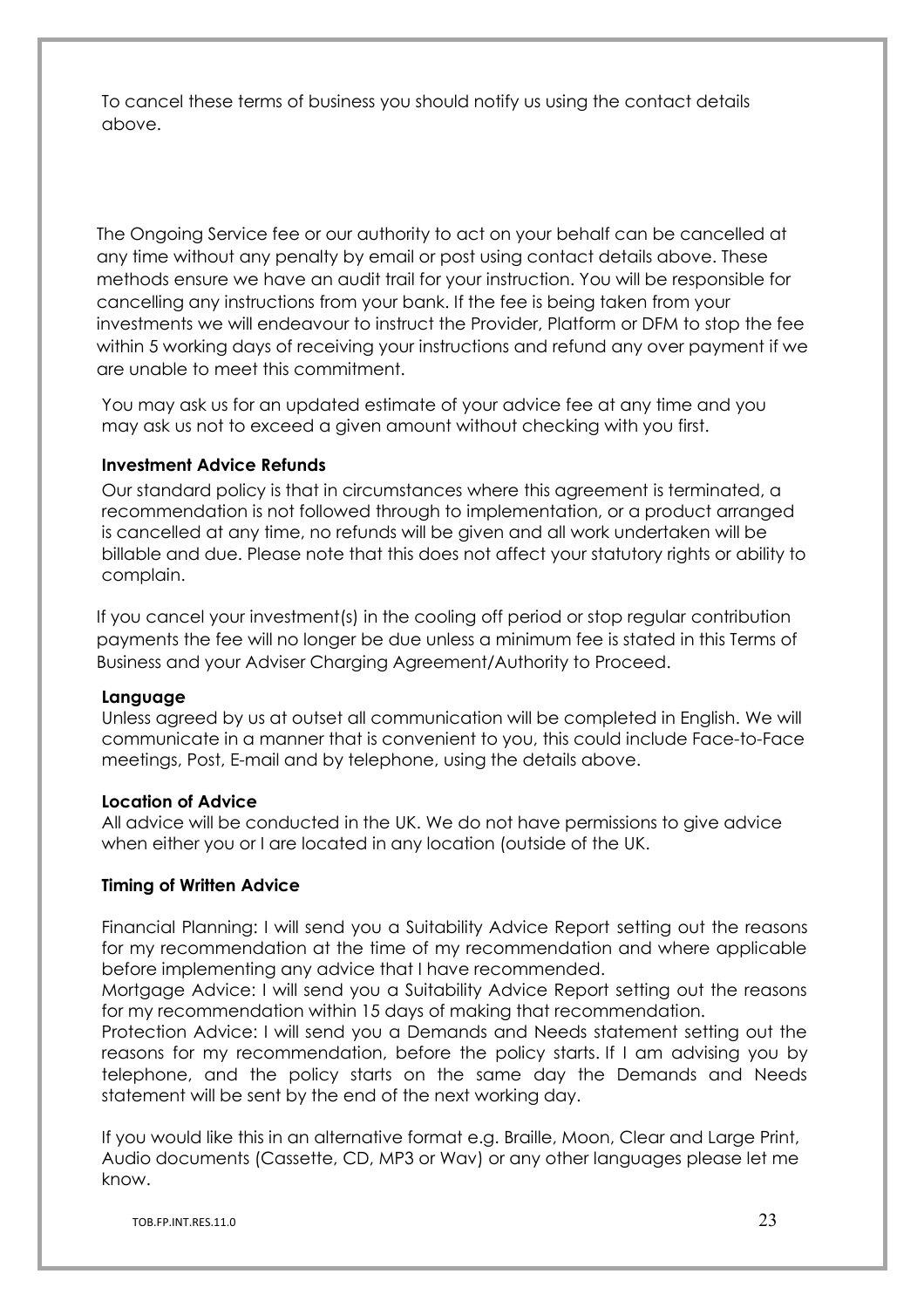## **VAT**

The service we provide is described as an 'intermediation' service. This means we provide advice with the intention of acting between you and a product provider to arrange a financial product or service. If we did not do this we would be liable for VAT on the fees charged. VAT is not applicable on the fees we charge for intermediation services. In arranging the sale of retail financial products an adviser fee made for advice, even if you decide not to proceed with the purchase of the recommended product, will remain VAT free where the adviser has provided you with full advice services up to that point, including all relevant documentation.

The adviser fee made for an ongoing service is also VAT free provided it is in respect of an intermediation service. This means activities such as topping up an investment or utilising available investment tax allowances, such as the ISA allowance. In the event that the advice services we provide become ancillary to our intermediation services, VAT may become chargeable (e.g. we review your entire financial circumstances but make no or limited recommendations).

Should this change in the future, and where VAT becomes due, we will notify you before conducting any further work. In any case, where VAT is payable on our services it will be charged in addition to the agreed fee.

However, where a Discretionary Fund Manager (DFM) forms part of a solution, then VAT may become chargeable.

### **Declaration of Other Interests**

To ensure that client interests are always put first, we operate a robust Conflict of Interest and Inducements Policy. If a potential conflict of interest does arise it will be actively managed, and we have arrangements in place to ensure that all our clients are treated fairly. If we feel that our interests conflict with yours, you will be contacted, and we will obtain your consent to proceed. Our full conflict of interest policy is available on request

#### **Minor Non-Monetary Benefits**

We are not able to receive or retain any inducements from a product provider. Should we receive any additional fee, commission or monetary or non-monetary benefit as a result of a recommendation made to you, we will return this to the product provider or transfer it to you (as appropriate) and attempt to stop further payments or inducements being received.

#### **Our Ownership**

Quilter Financial Services Limited and Quilter Mortgage Planning Limited are part of the Quilter Group. The Quilter Group of companies offers a range of pension, protection and investment solutions through both a UK and International platform. This may give rise to a potential conflict of interest where a company within Quilter Group has a suitable solution for your needs. If such a situation occurs, I will ensure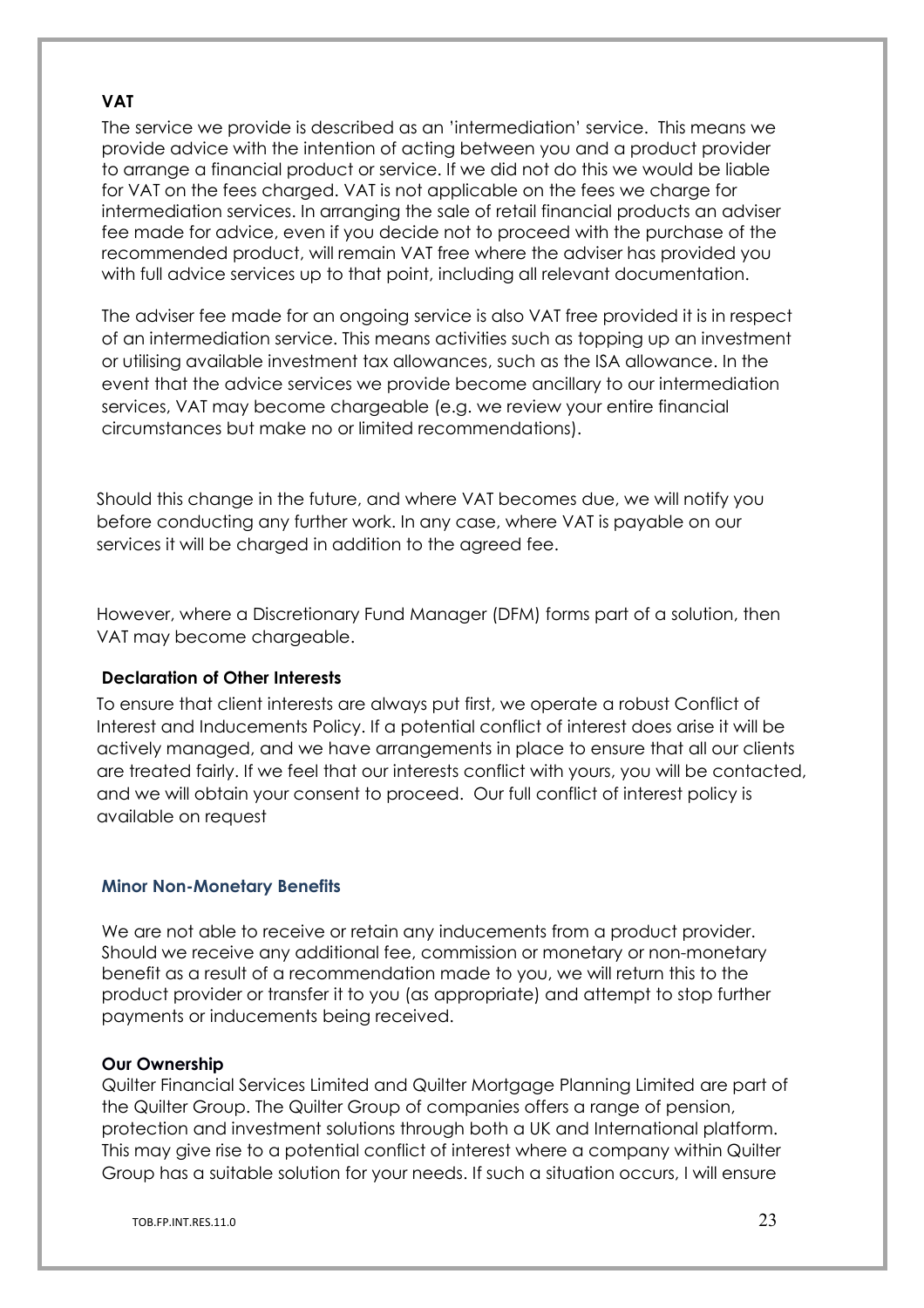that my recommendation is the best execution of your needs. I will also highlight the potential conflict of interest at the time of making the recommendation.

#### **Addressing Financial Crime**

All transactions relating to the services provided by us are covered by The Money Laundering, Terrorist Financing and Transfer of Funds Regulations 2017. The FCA also requires that we have appropriate measures in place to prevent the furtherance of financial crime.

Our responsibilities include but are not limited to verifying the identity and address of our clients and any third party making payments on their behalf. If required you must supply proof of your identity in accordance of the above Regulations. Identity verification checks may include electronic searches of the electoral roll and the use of credit reference agencies, which will result in a soft 'foot-print' on your credit records.

This foot-print is not visible to other financial service providers and does not affect your credit rating in anyway. In accordance with the Data Protection Act 2018 acceptance of these terms and conditions represents your permission for us to access this information.

#### **Financial Services Compensation Scheme (FSCS) Current limits**

We are covered by the FSCS. You may be entitled to compensation from the scheme if we cannot meet our obligations. This depends on the type of business and the circumstances of the claim. i.e. it differs for investments, insurance, mortgages and bank accounts.

Further information about compensation scheme arrangements including the conditions governing compensation and the formalities which must be completed to obtain compensation is available from the FSCS via its website at www.fscs.org.uk

#### **The Law that we operate under**

All of our agreements provided are governed and construed in accordance with the laws of England and Wales. In relation to any dispute, for your protection you agree to submit to the non-exclusive jurisdiction of the English courts.

#### **Data Protection**

The personal information you provide will assist your financial adviser in offering you the best advice as required by the Financial Services and Markets Act 2000. The personal data you provide will be used and stored in accordance with the Data Protection Act 2018 and the UK General Data Protection Regulation (UK GDPR) under UK law. Before collecting any data from you, you will be issued with a Privacy Notice, which will explain in full how we collect, process and store your personal data as well as the purposes for which we require your personal data under the relevant UK laws, and you will be asked to agree to the collecting, storing and use of your Personal Data and any Special Category Data for the purpose of providing advice.

#### **Privacy Notice**

We, together with Quilter Financial Services Limited, Quilter Wealth Limited, and Quilter Mortgage Planning Limited (collectively to be known as Quilter) are the joint data controllers